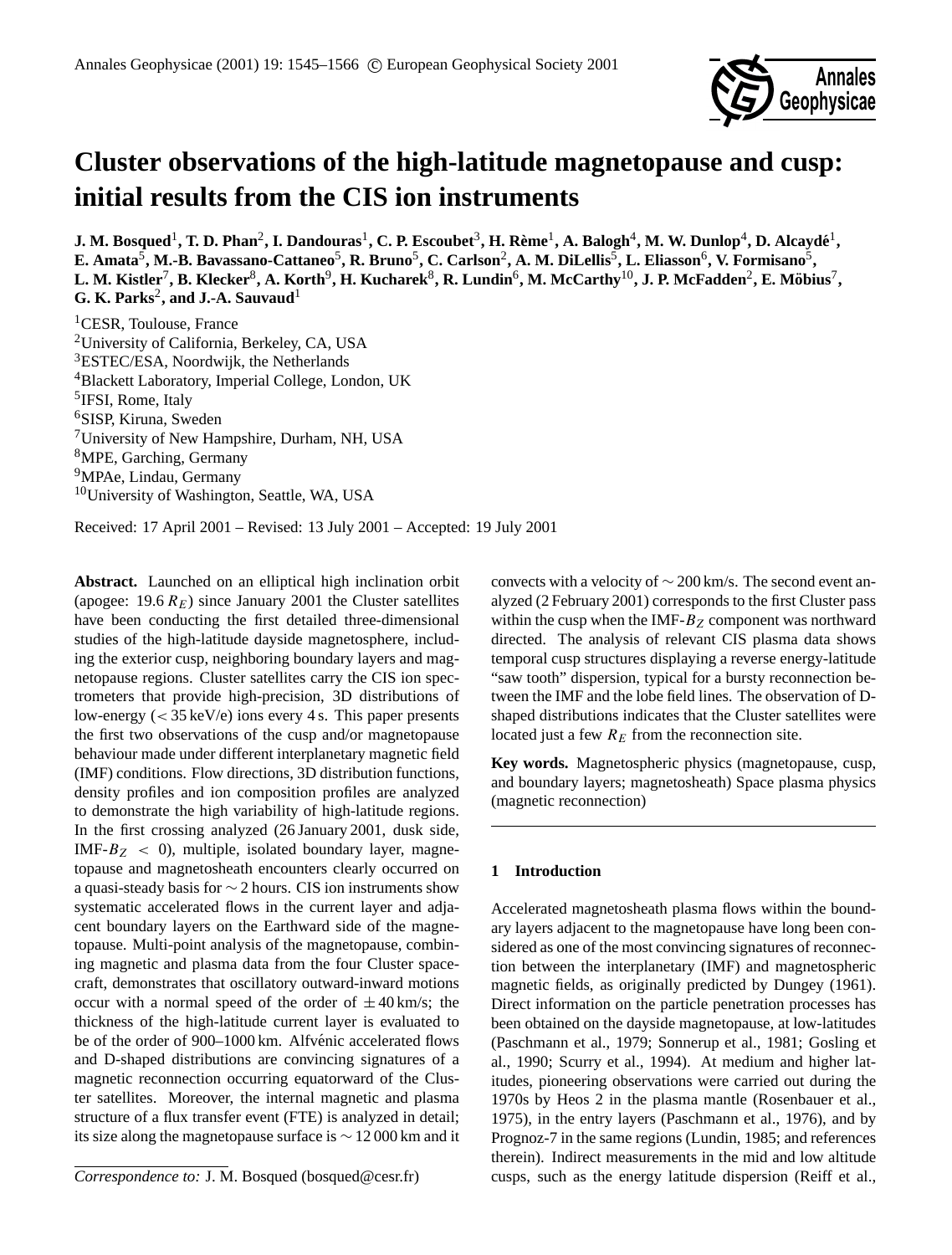1977, 1980; Escoubet et al., 1997a) and V-shaped energypitch angle dispersions (Menietti and Burch, 1988) have all been considered as arguments in favour of an ion injection at a reconnection site. From ion precipitation signatures observed by satellites crossing the low-altitude cusp and from the ground, indirect arguments have been presented in favour of patchy reconnection (Lockwood and Smith, 1992, 1994; Escoubet et al., 1992).

When the IMF is southward pointing, much knowledge about the processes acting at or near the magnetopause has been accumulated (Russell, 1995, and references therein). In spite of that, a number of related questions are still open: why isn't the predicted flow acceleration observed during each magnetopause crossing? How unsteady is the reconnection rate at the magnetopause? What are the microscale processes operating at the magnetopause? Does the diffusion dominate in the transport processes at high-latitudes? What are the detailed properties and the frequency of occurrence of propagating flux transfer events (FTEs) discovered by Russell and Elphic (1978)? Are the FTEs connected to upstream pressure pulses, or the signature of a sporadic reconnection?

On the other hand, evidence for reconnection when the IMF is northward is more recent. Dungey (1963) first suggested that a IMF pointing northward can lead to reconnection between the IMF and open field lines of the lobes, poleward of the cusp regions, driving a localized sunward flow. Indirect evidence of such a sunward convection flow was given (a) in the dayside polar cap by ground magnetograms (Maezawa, 1976) and auroral emissions (Oeireset et al., 1997), (b) at low- (Reiff, 1984; Escoubet and Bosqued, 1989) and mid- (Woch and Lundin, 1992) altitudes by satellite observations of reverse energy-latitude dispersions. In situ high-latitude observations for IMF- $B_Z > 0$  are more scarce and recent (Gosling et al., 1991; Kessel et al., 1996; Chen et al., 1997; Fuselier et al., 2000).

Another evidence of reconnection (either when IMF- $B_Z$ )  $0$  or  $<$  0), not completely explored until now, can be found in the details of distribution functions measured at or near the magnetopause current layer and in the adjacent low- or highlatitude boundary layers. Only a limited part of an initial magnetosheath distribution in velocity space can be transmitted across the magnetopause (Cowley, 1982). Therefore, distributions must exhibit a characteristic D-shape, but just a few have been observed in the low-latitude boundary layers (Gosling et al., 1991; Fuselier et al., 1991; Phan et al., 2001) and very recently at high-latitudes by Polar (Fuselier et al., 2000).

To summarize, the search for detailed reconnection signatures near the magnetopause at high-latitudes remains one of the major goals of magnetospheric research and constitutes one of the most ambitious objectives of the multi-point Cluster mission.

The four identical satellites of the ESA Cluster Mission were launched in pairs on 15 July and 9 August 2000. One of the major goals of Cluster is to determine the local orientation and the state of motion of the small- and medium-scale plasma structures, such as the magnetopause, and thereby give, for the first time an unambiguous indication in order to distinguish between spatial and, temporal variations (Escoubet et al., 1997b). The current polar orbit has a perigee of  $\sim$  4  $R_E$  and an apogee of  $\sim$  19.7  $R_E$ , an inclination of 90°, a line of apsides around the ecliptic plane, and an orbital period of ∼ 58 hours. Orbital parameters of the four satellites differ slightly in order to achieve an almost perfect tetrahedral configuration in the external cusp and magnetopause.

For this initial study, we use ion data provided by the CIS instrument, supplemented by magnetic field measurements made by the FGM instruments, to survey two earlier Cluster passes near the magnetopause and in the exterior cusp, on 26 January and 2 February 2001. On 26 January, the Cluster spacecraft remained near the magnetopause for more than 2 hours, with several repeated encounters with the current layer. On 2 February, Cluster crossed the high-latitude exterior cusp during a northward IMF. In both cases, our main goals are to show: (a) how these new multi-point observations are valuable for studying the dynamics of the highlatitude magnetopause and cusps and (b) what are the observed signatures of the magnetic reconnection. With the spacecraft separated by ∼ 600 km in the earlier phase of the mission, we are able to start defining the shape, structure, and motion of the magnetopause and cusp region, the detailed properties of FTEs, and the size and motion of the different layers crossed near the magnetopause.

Our paper is organized as follows. In Sect. 2, we give the useful information on the performance of the Cluster Ion Spectrometry (CIS) instruments. A preliminary analysis of the results obtained during a high-latitude, duskward pass (26 January 2001) is given in Sect. 3. The interplanetary magnetic field (IMF) had a southward component, and clear reconnection signatures (accelerated flows) can be seen at the magnetopause; we perform a rigorous multi-spacecraft analysis of one of the magnetopause inward-outward motions, as well as a detailed analysis of an FTE pulse observed during the same pass. In Sect. 4, the example presented (2 February 2001) is the first Cluster high-latitude pass for a northward IMF. A structured cusp is evident and presumably it results from reconnection between the IMF and lobe field lines, poleward of the satellites.

# **2 Instrumentation**

The Cluster Ion Spectrometer (CIS) experiment described in greater detail in Rème et al. (2001, this issue) provides full 3D simultaneous ion distribution functions up to ∼ 40 keV/e for the major ion species, with a time resolution of up to 4 s (i.e. 1 spin period). Two different instruments are used to cover the needed energy, angle, dynamic flux ranges, and mass requirements. A special feature of CIS is the double sensitivity of the instruments that allow precise measurements under extreme flux conditions.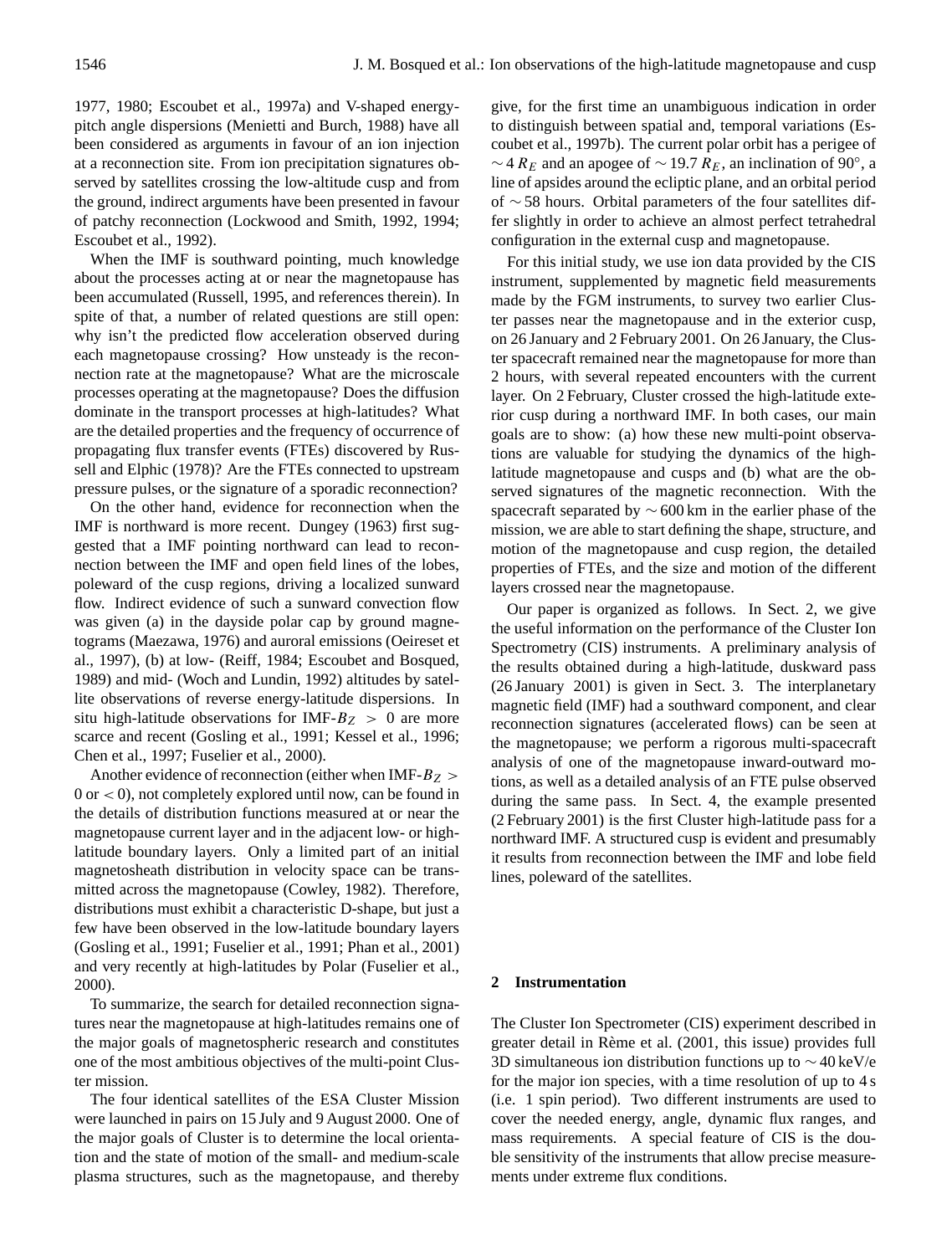First, the Hot Ion Analyzer (HIA) sensor (CIS2 instrument) selects ions according to their energy per charge, using a top hat, quadrispherical electrostatic analyzer with a uniform  $360^\circ \times 5^\circ$  disc-shaped field-of-view. The instrument has two 180° sections with different sensitivities and it lies parallel to the spin axis, called "high  $G$ " and "low  $g$ ". The low g section, with a sensitivity attenuated by a factor of  $\sim$  24, analyses the high intensity solar wind with an angular resolution of 5.6◦ . To allow for precise measurements, the sweep energy range can be automatically adjusted on each spin. The high G sensitive section detects magnetospheric ions over the full energy range from  $\sim$  5 eV/e to  $\sim$  32 keV/e. A full (16 $\theta \times 32\varphi$ ) angle's pixels multiplied by 31 energy steps yields a 3D distribution for every spin. Distribution functions used in this paper are detected in the high G section and are constructed by using  $(8\theta \times 16\varphi)$  angle pixels (in reality, reduced to 88) and 31 energy steps; distributions were on board and accumulated over 3 spins (∼ 12 s).

The CIS-1 instrument is the time-of-flight ion Composition and Distribution Function Analyzer (CODIF), which is a high-sensitivity mass-resolving spectrometer capable of providing full 3D distributions of the major ion species (H<sup>+</sup>, He<sup>2+</sup>, He<sup>+</sup>, O<sup>+</sup>) in the energy range ∼20 eV/e to  $\sim$  40 keV/e; this range is extended by an additional Retarding Potential Analyzer (RPA) that covers the energies between the spacecraft potential and about 25 eV/e. In order to cover the large anticipated flux dynamic range, the CIS-1/CODIF instrument has also been divided into two  $180 \times 8^\circ$  fanshaped sections, the "High Side" (HS) and the "Low Side" (LS) sections, that differ in sensitivity by a factor of  $\sim$  100; in the solar wind, in general, the LS section is used. 3D full phase space distributions for each ion species are transmitted to the telemetry. Data used in this paper are 3D (88-angle pixels multiplied by 31 or 16 energy steps) distributions from the HS and/or the LS sections, accumulated over 3 or 4 spins.

Extensive onboard data processing allows for continuous and systematic transmission every spin (∼ 4 s) of the basic moments of the 3D distribution functions, measured by the two CIS instruments, according to the section selected. Transmitted moments are the ion density,  $N_i$ , of the major ion species, the flow vector,  $V_i$ , the heat flux vector,  $H_i$ , and the pressure tensor, **P**.

Due to an unidentified electronic failure, both CIS instruments on Cluster spacecraft 2 were switch off following the commissioning tests. Moreover, the CIS-2/HIA instrument was also switched off on spacecraft 4 for the period presently studied. To summarize, data presented in this paper come from the CIS-1 instruments on three spacecraft (1, 3, and 4) and from the CIS-2 instruments on two spacecraft (1 and 3).

The magnetic field measurements were obtained from the FGM instrumentation (Balogh et al., 1997). It consists of two tri-axial fluxgate magnetometers and an associated dataprocessing unit that provides accurate, high time resolution measurements of the magnetic field vector. Data used in this paper do not have the full FGM resolution but are averaged over the spin period ( $\sim$  4 s). Higher time resolution data ( $\sim$  1 s) are used to determine time delays.

#### **3 First case study: 26 January 2001, southward IMF**

This example from 26 January 2001 was chosen as one of the first to show a two-hour extended period (∼ 09:00– 11:00 UT) of multiple encounters with the high-latitude boundary layer/magnetopause interface in the northern dusk sector ( $\sim$  15:00 LT). These multiple crossings are unambiguously accompanied by accelerated flows within the current layer and boundary layer, with a higher flow speed than in the adjacent magnetosheath. Such signatures can indicate a steady reconnection site not far from the Cluster location.

Figure 1 shows the interplanetary magnetic field (IMF) and solar plasma measurements provided by the ACE satellite located close to the L1 Lagrangian point, more than 220  $R_E$  upstream of the magnetosphere. From a comparison with similar Geotail data (Geotail is located on the dawnside magnetosheath) and Wind data, the probable time delay between ACE and the front magnetosphere can be evaluated to be around 65 min. During the interval of interest for Cluster (i.e. from  $\sim$  07:00 UT to  $\sim$  15:00 UT), the solar wind dynamic pressure does not change drastically and stays at ∼ 0.8 nPa. The IMF is oriented duskward/southward before 09:00 UT ( $B_X \sim 1.5$  nT,  $B_Y \sim 2$  nT,  $B_Z \sim -6$  nT at 08:00 UT) and suddenly turns steadily dawnward/southward  $(B_Y \sim -6 \text{ nT})$  with a small, positive  $B_X$  component. Between 10:00 UT and 11:00 UT, the IMF is very steady  $(+0.5, -6, -3 \text{ nT})$  and, according to this direction, a possible site of reconnection is located on the duskward side of the magnetopause (Crooker, 1979).

# 3.1 Overview of CIS and FGM data

Magnetic field and ion plasma data provided by the FGM and CIS instruments on board the Cluster spacecraft 3 are combined and displayed in Fig. 2 for the interval 06:00– 12:00 UT on 26 January 2001, for an outbound pass near the cusp and magnetopause. Different regions can be easily identified along the Cluster orbit, starting from the almost empty northern magnetospheric lobe (connected to the polar cap), and passing at ∼ 06:50 UT into the low-energy (∼ 100 eV/e) plasma mantle characterized by a density that slowly increases from 0.1 to 0.7 cm<sup>-3</sup> at  $\sim$  08:05 UT, and a tailward/duskward-directed low-speed flow  $(\leq 30 \text{ km/s})$ . The magnetic field has an orientation ( $\theta \sim -45^\circ$ ,  $\varphi \sim -80^\circ$ ) typical of the high-latitude open lobe field lines on the northern dusk side. At ∼ 08:04 UT, a new, hotter plasma regime appears, with successive (5–6) bursty structures at considerably higher densities (reaching  $\sim$  2 cm<sup>-3</sup>) and a continuously increasing average ion energy with the temperature reaching  $∼ 2$  keV at the boundary detected at  $∼ 08:45$  UT. The field line inclination is slowly rotating. From the plasma properties, we consider this part to be the exterior cusp and/or the entry layer. The next region reached from ∼ 08:45 to  $\sim$  09:15 UT is certainly the dayside extent of the plasma sheet on closed field lines. When moving outward, the magnetic field rotates from  $\theta \sim -35^\circ$  to  $\varphi \sim 0^\circ$  at ~09:00 UT (3.27, 6.56, 9.01  $R_E$  GSE) and finally, to  $+40^\circ$ , which is typ-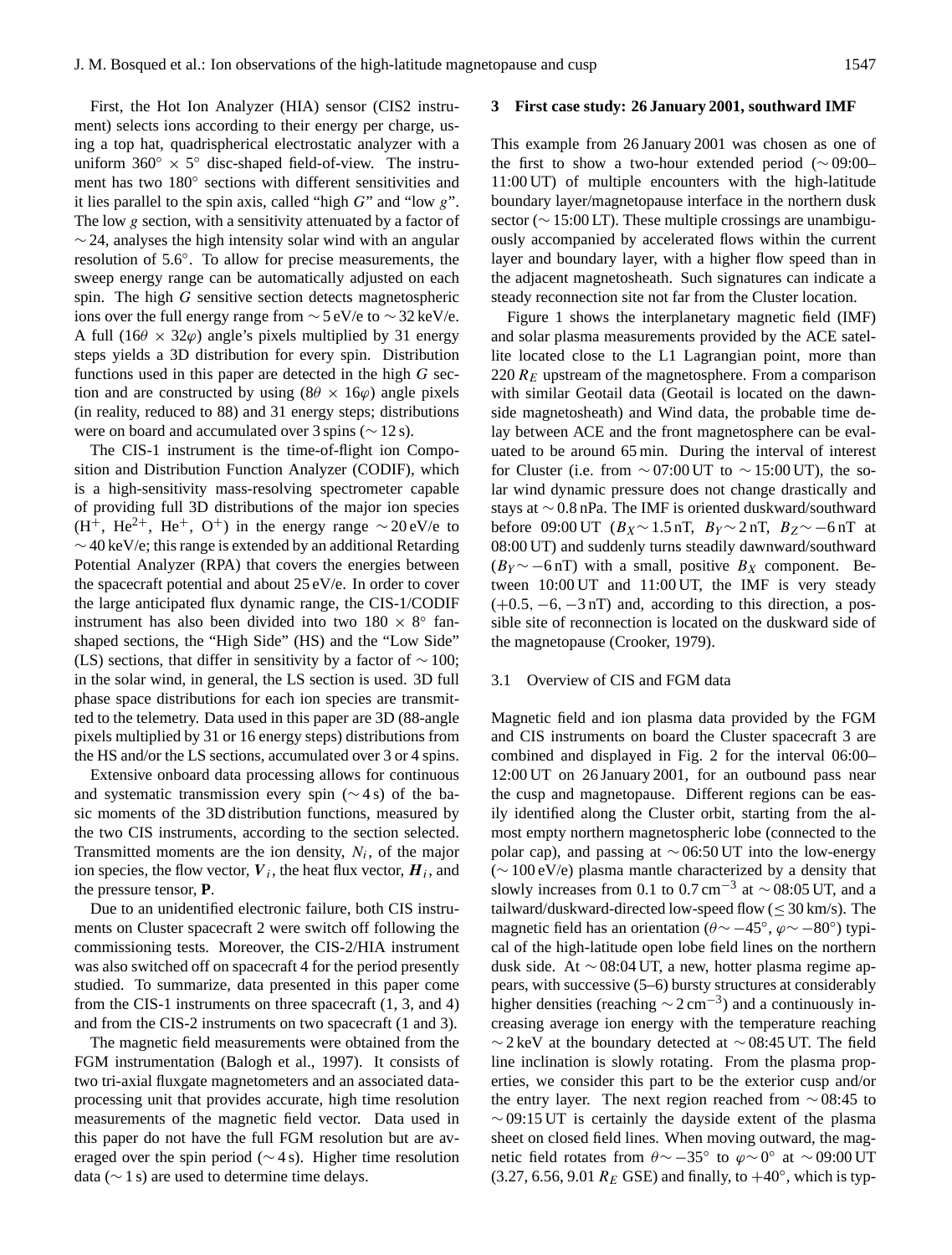

**Fig. 1.** Upstream ACE interplanetary data from 26 January 2001. From top to bottom the panels display the total magnetic field amplitude (in nT), the three components  $(B_X, B_Y, B_Z)$  of the interplanetary magnetic field (IMF) in GSE coordinates, the solar wind velocity (in km/s) and dynamic pressure (in nPa).

ical for closed field lines on the dusk side. A significant population of high energy ( $> 5 \,\text{keV}$ ) hot ions is evident on the spectrogram, presumably of magnetospheric (plasma sheet) origin. However, a number of narrow, high-speed flows (directed along  $-V_Y$ ) are apparent within this region.

Analysis of the next interval to about 11:04 UT constitutes the main topic of the following presentation. Cluster satellites sequentially encounter the magnetopause and boundary layer populations before exiting into the magnetosheath regime  $(N_i \sim 25 \text{ cm}^{-3}, T_i \sim 10^2 \text{ eV})$ . The populations are identified there, as expected, for the post-noon sector at northern altitudes by a tailward/duskward/northward plasma flow with  $V_X \sim -150 \text{ km/s}$ ,  $V_Y \sim V_Z \sim +50 \text{ km/s}$ . The magnetosheath field is draped around the magnetopause orientation ( $\theta \sim -20^\circ$ ,  $\varphi \sim -60^\circ$ ), but directed sunward/duskward/southward as the IMF is measured by ACE or WIND. It should be noted that the first bow shock crossing occurs at ∼ 15:30 UT (outside the figure). For convenience, this region is divided into two parts, 09:00– 10:00 UT and 10:00–11:00 UT.

Concentrating first on the ion spectrogram (bottom panel) and the flow speed panel of this transition region, intermittent, clearly accelerated plasma flows are observed in the 09:00–10:00 UT interval, according to a periodic se-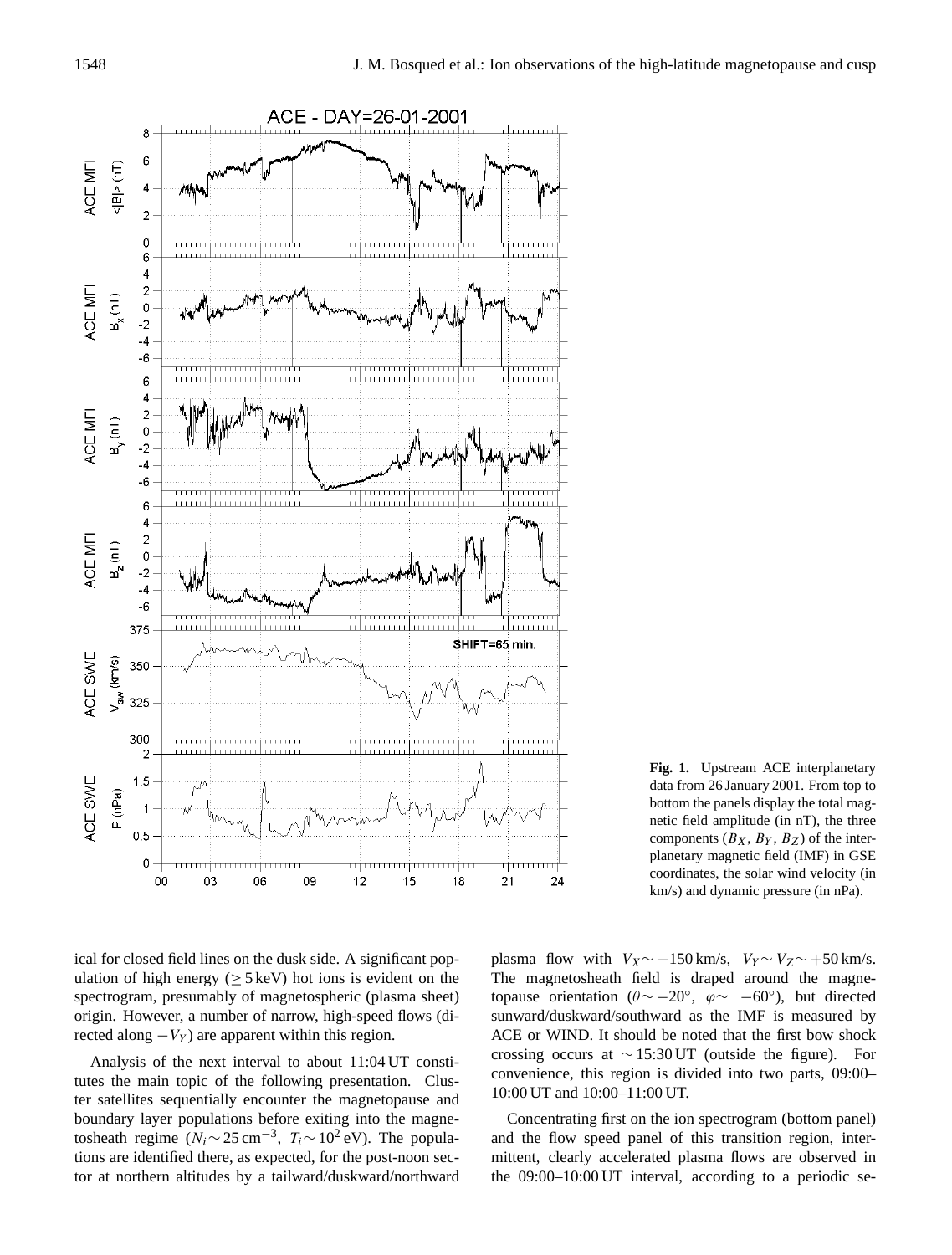

CLUSTER - SC3 - DAY=26-01-2001

**Fig. 2.** Magnetic field and ion plasma data from Cluster/spacecarft 3, FGM and CIS instruments, for 06:00–12:00 UT during the high-latitude crossing on 26 January 2001. From top to bottom successive panels display: the 4 s averaged FGM magnetic field strength (in nT), magnetic field elevation  $\theta$  and azimuth  $\varphi$  (in GSE coordinates), the 4 s resolution on board-computed moments, i.e. full ion density (cm<sup>-3</sup>), the three components of the flow speed (km/s), and the ion temperature (eV), and the 12 s resolution colour-coded E-time spectrogram from ∼ 5 eV to ∼ 34 keV/e, integrated over all azimuths and elevations (1D). Counts per second are colour-coded according to the logarithmic colour bar shown on the right to emphasize the energy flux and presence of high energy ions and not the density . All ion data are provided by the "C3–2" instrument (spacecraft **C**luster **3** - CIS **2** instrument, without mass analysis).

quence. Each accelerated plasma jet, with speed higher than 350 km/s, has a density ranging from 8 to  $20 \text{ cm}^{-3}$ , slightly lower than the magnetosheath plasma density (after 11:10 UT) but considerably higher than in the adjacent plasma sheet density (before 09:10 UT). It is worth noting that all of these accelerated flows are superposed onto a nonnegligible background of hot ( $T_i \geq 3$  keV) magnetospheric ions with a density of  $\sim 0.1 \text{ cm}^{-3}$ . The highest bulk flows are directed Earthward along  $-X$  with an important  $+Z$ component, which means that the flows are directed roughly parallel to the magnetopause surface. The ion temperature,  $1-3.10<sup>2</sup>$  eV, is slightly warmer than in the magnetosheath.

A close examination of the magnetic field angles (top panels) shows: (a) all of the accelerated flow events in this time interval are correlated with small rotations of the magnetic field direction from its magnetosphere-like configuration to an intermediate direction, where periodic rotations of about 15<sup>°</sup> in θ and  $\sim$  40<sup>°</sup> in the angles are clearly seen, (b) except for the notable short incursion around 09:15 UT, these field changes are insufficient to indicate successive magnetopause crossings, such as those observed in the next time interval

#### (10:20–11:20 UT).

From the plasma and field observations, we may conclude that for most of this time interval, the Cluster satellites, positioned almost tangentially along the magnetopause surface, remain inside the magnetopause plasma layer, i.e. according to the definitions introduced by Song (1995) for the highlatitude plasma layer (HBL) and the current or "sheath transition" layer. Due to oscillations of the surface, with a period of about 3 min, the Cluster satellites skim a series of accelerated flow events without completely crossing the current layer. However, a detailed examination of high-speed flows around the first current sheet magnetopause crossing at 09:15 UT, followed by the immediate return to the inner boundary layer at ∼ 09:18 UT, indicates that the highest speed flow is well located near the Earthward edge of the current layer where the density is the highest. Moreover, the magnetospheric-like plasma extends outward from the current layer, and disappears only around 09:17 UT when the spacecraft are located deeper in the magnetosheath.

Data for the 10:20–11:20 UT interval are shown in Fig. 3, where high-speed flows are highlighted by vertical lines.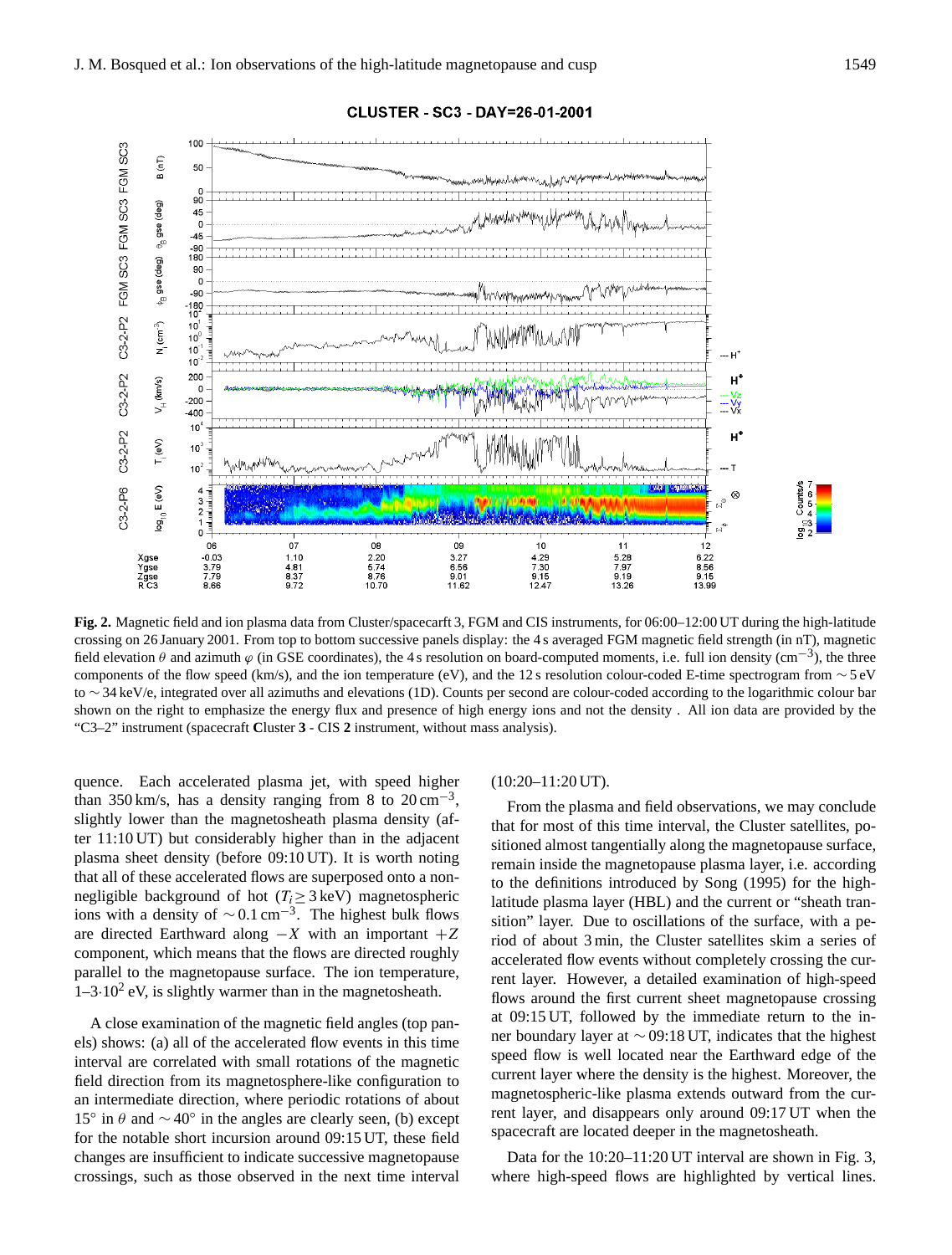Similar to the events detected between 09:00 and 10:00 UT, the first series of short-lived accelerated flows between 10:20 and 10:30 UT is not associated with a complete crossing of the current layer and the magnetopause. Between the accelerated flows, Cluster remains on plasma sheet field lines, characterized by a hot magnetospheric  $(> 5 \text{ keV}$  energy) plasma. The following most significant events at ∼ 10:30 UT, ∼ 10:36 UT, ∼ 10:46 UT, ∼ 10:51 UT, 10:55 UT, 11:02 UT are periodic, transient, accelerated plasma flows observed during the complete transition from the high-latitude boundary layer (HBL) to the magnetosheath through the current layer and magnetopause. Large  $\boldsymbol{B}$  rotations, from its magnetosphere orientation ( $\theta \sim +40^{\circ}$ ,  $\varphi \sim -135^{\circ}$ ) to its adjacent magnetosheath orientation ( $\theta \sim -20^{\circ}$ ,  $\varphi \sim -45^{\circ}$ ), are unambiguous signatures of magnetopause traversals, and are systematically associated with the presence of the accelerated flows, as is evident in the general figure for this event. The flow jump is of the order of 150 km/s and is nearly in the tailward northward direction (e.g.  $V_X \sim -400$ ,  $v_Z \sim +200$  km/s at 10:35 UT), and is concentrated within a thin layer on the Earthward side of the magnetopause itself. Density and temperature properties remain identical to those already mentioned for the previous events. It is important to note that successive transitions towards the magnetosheath-like plasma are evidenced by a flow speed dispersion, from the accelerated flow down to the magnetosheath regime. Moreover, magnetospheric ions are still present within the magnetosheath on the sunward side of the magnetopause, with their density reaching its lowest level after 11:18 UT. Significant fluxes of high energy (> 5 keV) ions were observed in the past at low- and medium-latitudes in the magnetosheath, just outside the magnetopause (see, for instance, Kudela et al., 1992). It seems likely that these ions escape via finite Larmor radius effects; this ion leakage will be the topic of future CIS studies.

# 3.2 Multi-point measurements

The initial results from the Cluster multi-satellite mission demonstrate, unequivocally, that this mission will be of great benefit for the separation space and time variations, particularly in the attempt to interpret successive encounters with propagating boundaries that separate different plasma regimes, such as the periodic inward-outward motion of the entire boundary layer/current layer/magnetopause/magnetosheath observed during this 26 January 2001 event.

Next, we discuss the use of the simultaneous observations made by the CIS instruments from three Cluster satellites to determine the inter-spacecraft propagation properties (velocity, direction) and then to obtain the thickness of the different layers, surface propagation of disturbances along the boundary, surface waves, possible distortions, etc. Before describing this first attempt to use measurements from CIS on the Cluster satellites, it is important to recall that the interspacecraft separation was only 600 km during the first part of the Cluster mission (until summer 2001), and that the best time resolution for  $f(v)$  distributions is only 12 s (3 spins) for the events covered here. Therefore, the best available CIS parameters for inter-spacecraft comparisons are the full moments ( $N_i$ ,  $V_i$ ) computed on board every spin ( $\sim$  4 s). Of course, magnetic field measurements allow for a much better resolution, even if we only use in this paper 1 s averaged resolution data.

The Cluster tetrahedron geometry at ∼ 10:35 UT is shown in Fig. 4 and can be considered conserved for the entire period of interest; at a quick glance, it appears that spacecraft 1 and 3 should belong to the magnetopause surface, and spacecraft 2 and 4 should, respectively, lead and end the tetrahedron along the orbit. In particular, spacecraft 4 may remain at ∼ 0.65  $R_E$  (420 km) along the normal to the surface.

Two examples of simultaneous 3-spacecraft Cluster/CIS measurements are presented, with the first one taken during two incomplete traversals of the magnetopause (between 10:24 and 10:28 UT), and the second for a complete inward-outward double crossing of the magnetopause (between 10:33 and 10:38 UT).

# 3.2.1 Data interval: 10:24–10:28 UT

Figure 5 shows simultaneous magnetic field orientations, partial density  $(> 5 \,\text{keV})$ , and density and bulk flow profiles for satellites 1, 3 and 4, for two accelerated flows separated by ∼ 2 min and lasting ∼ 1 min; the three ion spectrograms are given in the bottom panels. First, it is evident that spacecraft 1 and 3 measure very similar enhanced plasma densities and total bulk velocity profiles; however, a small (4 s) time delay was evident in the bulk velocity profile (spacecraft 3 leaving first) when the pair of satellites left the accelerated plasma layer at ∼ 10:25:55 UT to returned to the less dense boundary layer, characterized by plasma mixing with a majority of high energy trapped magnetospheric ions. The same timing could be seen in the density and velocity details near 10:27:30 UT. Second, the two major accelerated increases in bulk flow and density are also identified by spacecraft 4, but are attenuated and nested within the spacecraft 1 and 3 profiles. The time delay between spacecraft 4 and 3 at the re-entry point into the magnetospheric-like boundary layer (see vertical marks at ∼ 10:25:55 UT, at the spacecraft 4 first re-entry) and exit (at ∼ 10:26:35 UT, spacecraft 4 last exit) is  $\sim$  8 s. By neglecting the Cluster spacecraft motion  $(< 2 \text{ km/s})$ , we can interpret this latest delay as the result from a back and forth motion of the magnetopause surface, with a velocity  $u_n$  of ~40 km/s along its normal (roughly aligned with the spacecraft 3–spacecraft 4 line). The time delay deduced from the spacecraft 1 and 3 time differences  $(\leq 4 \text{ s from CIS}, \leq 2 \text{ s from FGM})$  can be considered as a superposed 90 s period wavy oscillation propagating poleward along the magnetopause surface at a velocity of  $\geq 120$  km/s. Apparently this velocity is of the order of magnitude of the surface waves observed by the wave experiment on board Cluster (Cornilleau et al., 2001). In summary, given these measurements, the thickness of the plasma layer of accelerated flow can be crudely determined to be at ∼ 10:00–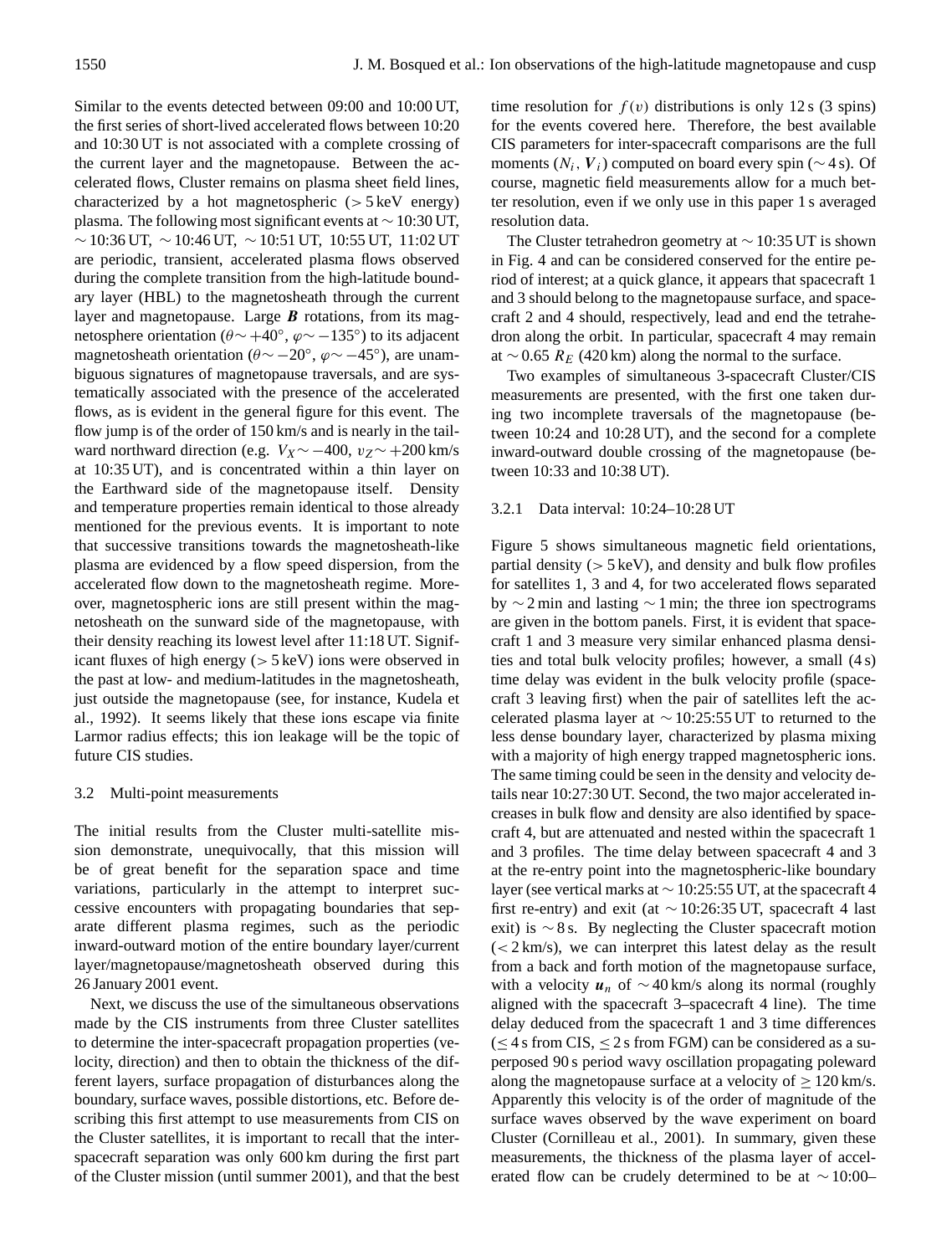

vided by the FGM and CIS-2 instruments. From top to bottom, the magnetic field orientation  $\theta$  and azimuth  $\varphi$  angles (averaged over 4 s), the partial (5 keV) and total ion densities  $N_i$ (cm−<sup>3</sup> ), the three components of the bulk flow speed, the scalar ion temperature, and the ion spectrogram are plotted. Total ion density, flow speed components, and temperature are computed on board with a 4s time resolution (see Rème et al., 2001), while the partial density is computed on the ground from transmitted 3D distributions accumulated over 3 spins (i.e. 12 s resolution). Vertical lines correspond to flows with  $|V_X| > 350$  km/s.

**Fig. 3.** Magnetic field and plasma data for the 10:20–11:20 UT interval pro-

20:00 km. A more rigorous estimation of the magnetopause motion and size will be performed below on the next time segment, 10:33–10:38 UT.

# 3.2.2 Data interval 10:33–10:38 UT

The second inter-spacecraft comparison concerns the interval 10:33–10:38 UT during which the satellites make periodic crossings of the magnetopause, moving back and forth between the magnetosheath and the high-latitude boundary layer (Fig. 6). At 10:33 UT, the spacecraft are located within the magnetosheath-like plasma, as indicated by the relatively low density of energetic  $(> 5 \text{ keV})$  ions and the orientation of the magnetic field. Afterwards, the magnetic field orientation  $\varphi_{B_{lmn}}$  in the  $(LM)$  plane tangent to the magnetopause starts to rotate, while the normal component  $\theta_{B_{lmn}}$  remains approximately constant. The four satellites enter the current layer

around  $\sim$  10:34:12 UT for spacecraft 4 (FGM, red curve), and slightly later, at  $\sim$  10:34:25 and at  $\sim$  10:34:32 UT, for spacecraft 3 and 2 (green and blue and lines) and spacecraft 1 (black line), respectively. The time lag between the spacecraft 1 and 3 measurements is even less evident at the shallow reentry in the magnetosheath around 10:36:50 UT; for its part, spacecraft 4 remains on the magnetospheric side of the current layer for the rest of the interval. Concerning the accelerated flows, the time delay is the same as that deduced from the magnetic field. Due to the relative outward motion of the magnetopause, the spacecraft 1 and 3 satellites detect a progressively accelerated flow just inside the current layer (or "sheath transition layer") between 10:34:26 and 10:35:10 UT (vertical black lines, region MP1) which reaches  $> 400$  km/s within the boundary layer, between  $\sim$  10:35:10 and 10:36:40 UT. A gradient in the total density is not seen just at the boundary, but the density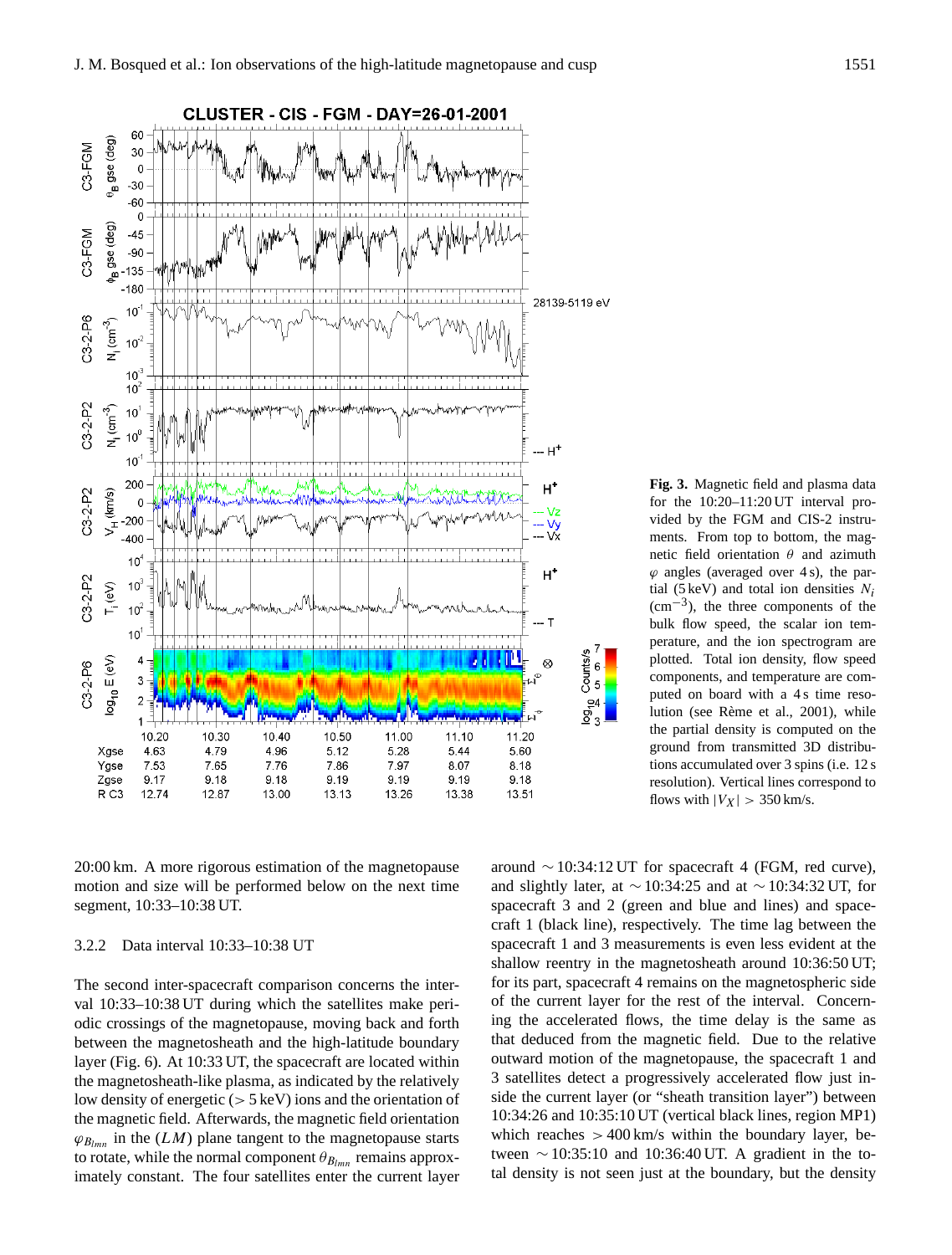

**Fig. 4.** Cluster spacecraft 3 orbit on 26 January 2001, from 06:00 to 14:00 UT, projected onto the  $X - Y$  (bottom) and  $X - Z$  (top) GSE planes. The relative configuration of the Cluster tetrahedron at 10:35:00 UT, centered on spacecraft 3 is also mapped. For clarity, the inter-spacecraft distances have been multiplied by a factor of 50. The solid and dotted lines give cuts in the  $Y = 0$  (top) and  $Z = 0$ (bottom) planes of: **(a)** the model magnetopause location (Petrinec and Russell, 1996) for IMF- $B_Z = -3$  nT and  $P_{sw} = 0.8$  nT (solid line); **(b)** the scaled magnetopause at spacecraft 3 (dotted line); the scaling factor is 0.875. Magnetopause cuts at  $Y = Y_{\text{sc3}}$  and  $Z = Z_{\rm sc3}$  are also given (dashed lines). On the same diagrams are also plotted for spacecraft 1, 3, and 4, the components of the magnetopause normal vectors  $n_E$  predicted by the Maximum variance analysis of  $E = -V \times B$  (see text for details); the  $n_B$  normal vector is plotted for spacecraft 2, the CIS instruments are switched off on spacecraft 2.

of higher energy ions increases when the spacecraft move Earthward relative to the boundary. Velocity gradients (and gradients in the magnetic field rotation) are sharper when the spacecraft reenter between ∼ 10:36:30 and 10:37 UT (vertical blue lines, region MP2) in the magnetosheath regime, and do not show a measurable time lag in the CIS moments. At that time, spacecraft 4 was deeper in the Earthward side of the current layer.

3.3 Evidence for reconnection at the magnetopause

All the periodic enhanced flows observed during the full 09:00–11:06 UT period deserve special attention because they could provide signatures of merging. To investigate whether the field line merging process accounts for the accelerated flow, we have analyzed all magnetopause crossings by using the methods described in detail in Sonnerup et al. (1987, 1990) and Khrabrov and Sonnerup (1998); here, we present the results, summarized in Table 1, obtained for the time interval 10:33–10:38 UT, as shown in Fig. 6.

#### 3.3.1 Determination of normal vectors

As a first step, we have performed a variance analysis either on the magnetic field data or on the convection electric field  $E_c = -V \times B$  (where V and B represent the flow velocity vector and the local magnetic field provided by CIS and FGM, respectively), either for two separated or optimized time intervals, marked M1 (shifted for spacecraft 4) and M2 in the Fig. 6, for the full-time data segment, 10:34:30– 10:37:00 UT. The direction of minimum of the variance of B and  $n_B$ , and the direction of maximum of the variance of  $E_c$ and  $n_E$ , are nearly identical; both are useful predictors of the magnetopause normal vector, and their differences are small, between 3.5 and 8° (see Table 1). Normal directions are only given for the full data interval, as they are roughly similar for the individual magnetopause crossings.

 $n_E$  (or  $n_B$  for spacecraft 2) normal directions, projected onto the  $X - Y$  and the  $X - Z$  GSE planes, are plotted in Fig. 4. Comparing directions obtained for each spacecraft it may be noted differences of 9–14 degrees. Such differences are not really surprising and cannot be eliminated by changing the segment of data; they could reflect the presence of ripples on the magnetopause surface.

# 3.3.2 Existence of a deHoffmann-Teller (DHT) frame

The second step consists of searching for the existence of a dHT frame for each spacecraft, moving with a velocity  $V_{\text{HT}}$ along the presumed RD discontinuity, in which the electric field vanishes (or nearly vanishes). Although not sufficient, this existence is one means of determining reconnection at the magnetopause. A constant  $V_{\text{HT}}$  is determined by minimizing the quantity:

$$
D = \sum |(V^m - V_{\text{HT}}) \times \boldsymbol{B}^m|^2
$$

summed over the set of individual data ( $V^m$ ,  $B^m$ ); then the determination of  $V_{\text{HT}}$  can be improved by including a constant acceleration  $a_{\text{HT}}$  ( $V_{\text{HT}} = V_{\text{HT0}} + a_{\text{HT}}t$ ). The "quality"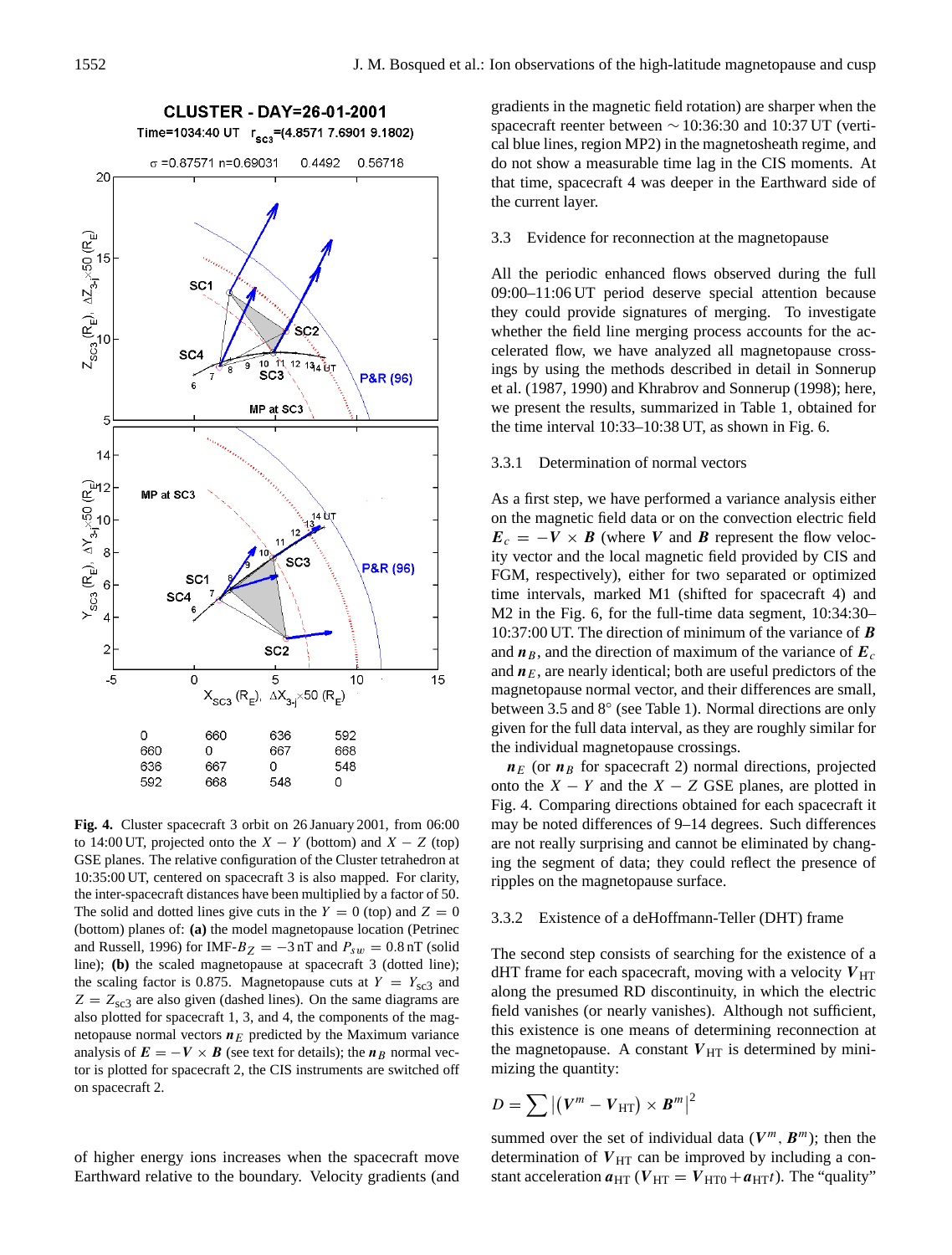

**Fig. 5.** Magnetic field angles and plasma data (partial density, total density, bulk speed) for the interval 10:24– 102:8 UT, for three spacecraft (black: spacecraft 1; blue: spacecraft 3; green: spacecraft 4). Data for spacecraft 1 and 3 are provided by the CIS-2 instrument, while data for spacecraft 4 are provided by the CIS-1  $(H<sup>+</sup>)$  instrument.

of the resulting dHT frame can be evaluated by fitting the single scatter plot of each GSE  $X, Y, Z$  component of  $E_c$ versus the corresponding three components of the dHT electric field,  $E_{\text{HT}} = -V_{\text{HT}} \times B$ . From the results reported in Table 1, it can concluded that: (a) a remarkably good agreement is found between  $E_{HT}$  and  $E_c$ , with fitting slopes ∼ 1 and a very small least-square residual "quality factor"  $D/D0 \sim 0.01$ ; (b) for the three spacecraft, a good dHT frame exists and moves with a  $V_{\text{HT}}$  velocity similar for spacecraft 1 and 3, but smaller for spacecraft 4; (c) an  $a_{\text{HT}}$  acceleration of the dHT frame can be noted, which introduces a small change in the  $V_{\text{HT}}$  velocity between the beginning ( $V_{\text{HT0}}$ ) and the end ( $V_{\text{HT\_end}}$ ) of the interval of interest.

# 3.3.3 Validity of the Walén relation

Next, the most powerful experimental test is to validate the Walén relation predicted by MHD for rotational discontinuities, i.e. the accelerated plasma flow is Alfvénic in the dHT frame,  $V - V_{\text{HT}} = \pm V_A$ . In spite of the simple conditions assumed (lack of experimental errors, time-stationarity, 1D structure, pure  $H^+$  ion plasma), such a test works relatively well in most magnetopause crossings (Sonnerup et al., 1990, 1995; Phan and Paschmann, 1996; Phan et al., 1996, 2001). Scatter plots (not shown) between the individual  $X, Y, Z$ (GSE) components of the plasma velocity ( $V - V_{\text{HT}}$ ) in the dHT frame, and the corresponding components of the nominal Alfvén velocity

$$
V_A = B \left(\frac{1-\alpha}{\mu_0 \rho}\right)^{1/2}
$$

(in SI units) during the same interval have been used to test the agreement of the data with the Walén relation. The pressure anisotropy

$$
\alpha = (\rho \parallel -\rho \perp) \frac{\mu_0}{B^2}
$$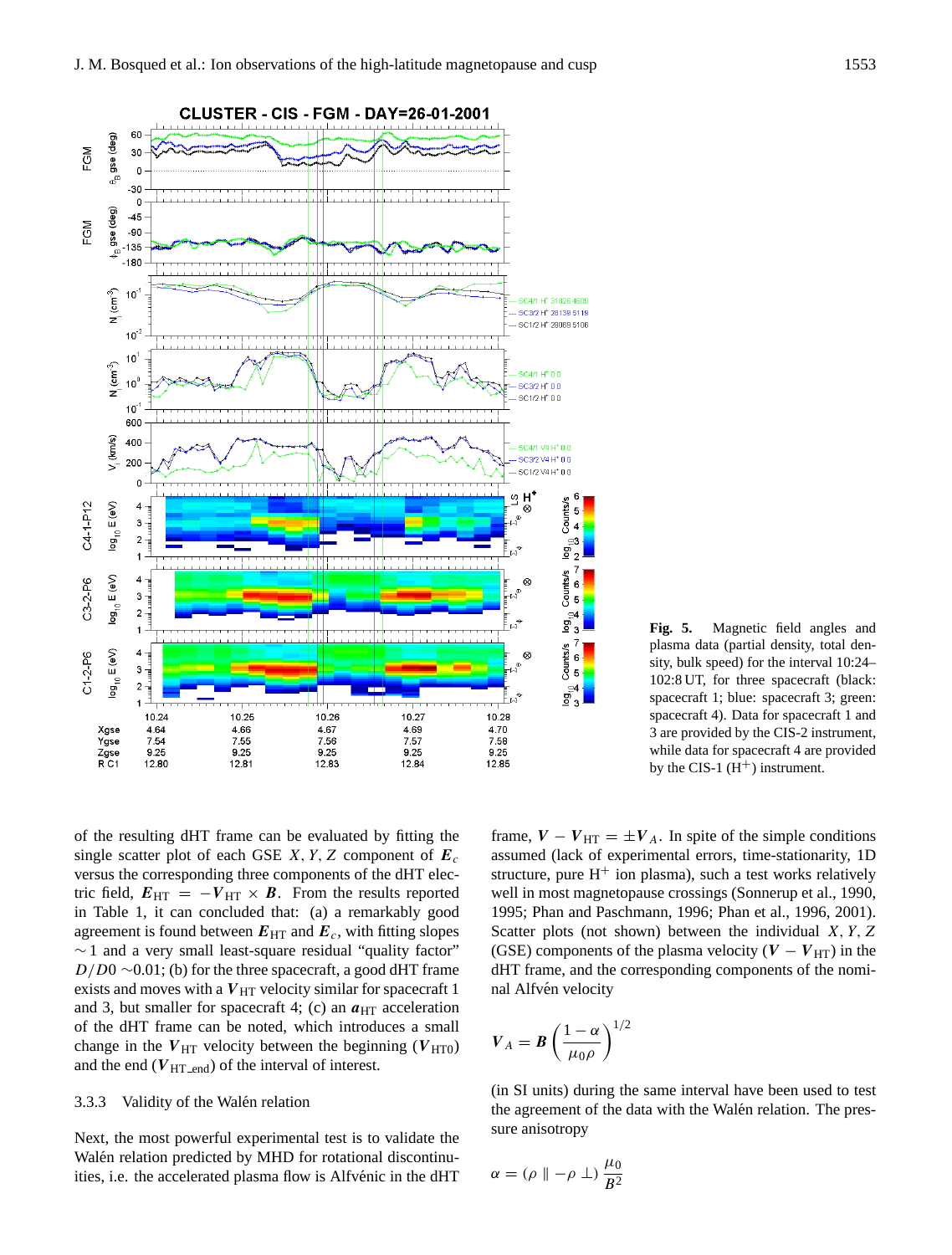

**Fig. 6.** Multi-spacecraft magnetic field and plasma data for the interval 10:33– 10:38 UT. In the three first panels from top, the magnetic field strength (in nT), the elevation angle  $\theta_{B_{lmn}}$  and the magnetic field orientation  $\varphi_{B_{lmn}}$  in the (LM) plane tangent to the magnetopause (averaged over 4 s) are plotted. For each spacecraft, the  $(LMN)$  frame used to plot magnetic field data is derived from the eigenvectors of the variance matrix of  $B$ . In the next three central panels the partial ( $\geq$  5 keV) ion densities, the total ion densities  $N_i$  (cm<sup>-3</sup>), and the total bulk flow speed are given. The 1D energy-time spectrograms provided by the CIS-2 instruments (spacecraft 1 and 3) and CIS-1 (spacecraft 4) are given in the three bottoms panels.

and the total mass density,  $\rho$ ,  $(\rho = N_i m_i)$ , assuming 95% of H<sup>+</sup> ions and 5% of He<sup>++</sup> ions) are averaged parameters evaluated over an adjacent interval, 10:37–10:38 UT. The scatter plots show an excellent agreement, and the magnitude of the slopes of the regression fit lines are ∼ 1 for spacecraft 1 and 3, regardless of the accelerating term, 0 or  $a_{\text{HT}}$ , introduced in  $T_{V_{HT}}$ . In contrast, the quality of the fit is again poor in the case of spacecraft 4, but some instrumental effects are suspected in the CIS-1 instrument (dead time effects when the count rate is large), resulting in an underestimation of the flow velocity. It can be concluded that the final change in velocity ( $V - V_{\text{HT}}$ ) along the magnetic field direction is positive, of the order of the local Alfvén velocity  $V_A$ , ~+150 km/s, as expected for a reconnection site located equatorward of Cluster. The same tests for the existence of a good dHT frame were performed on a majority of the accelerated flows evidenced during the 09:00–11:06 UT period, and agreed rather well with the Walén relation.

#### 3.3.4 Magnetopause motion

We turn finally to an evaluation of the magnetopause motion along its normal, by using the most accurate normal directions,  $n_E$ , derived from the variance analysis of  $E_c$ , and the components of the frame velocity,  $V_{\text{HT}}$ . From the plasma moments and the field orientation, we anticipate an outward motion of the magnetopause (positive along  $n_E$ ) starting at ∼ 10:34 UT for spacecraft 4 (MP1 interval), followed by an inward (negative) motion (MP2 interval) starting at ∼ 10:36:40 UT. For each crossing, and from each satellite data set, different evaluations of the normal velocity,  $V_{HT} \nleq n_E$ , of the magnetopause are summarized in Table 1, wih  $u_n$  and  $u_{n-aver}$  representing the averaged normal velocities, in the case of constant and accelerated frame velocities, respectively. For the magnetosheath-to-magnetosphere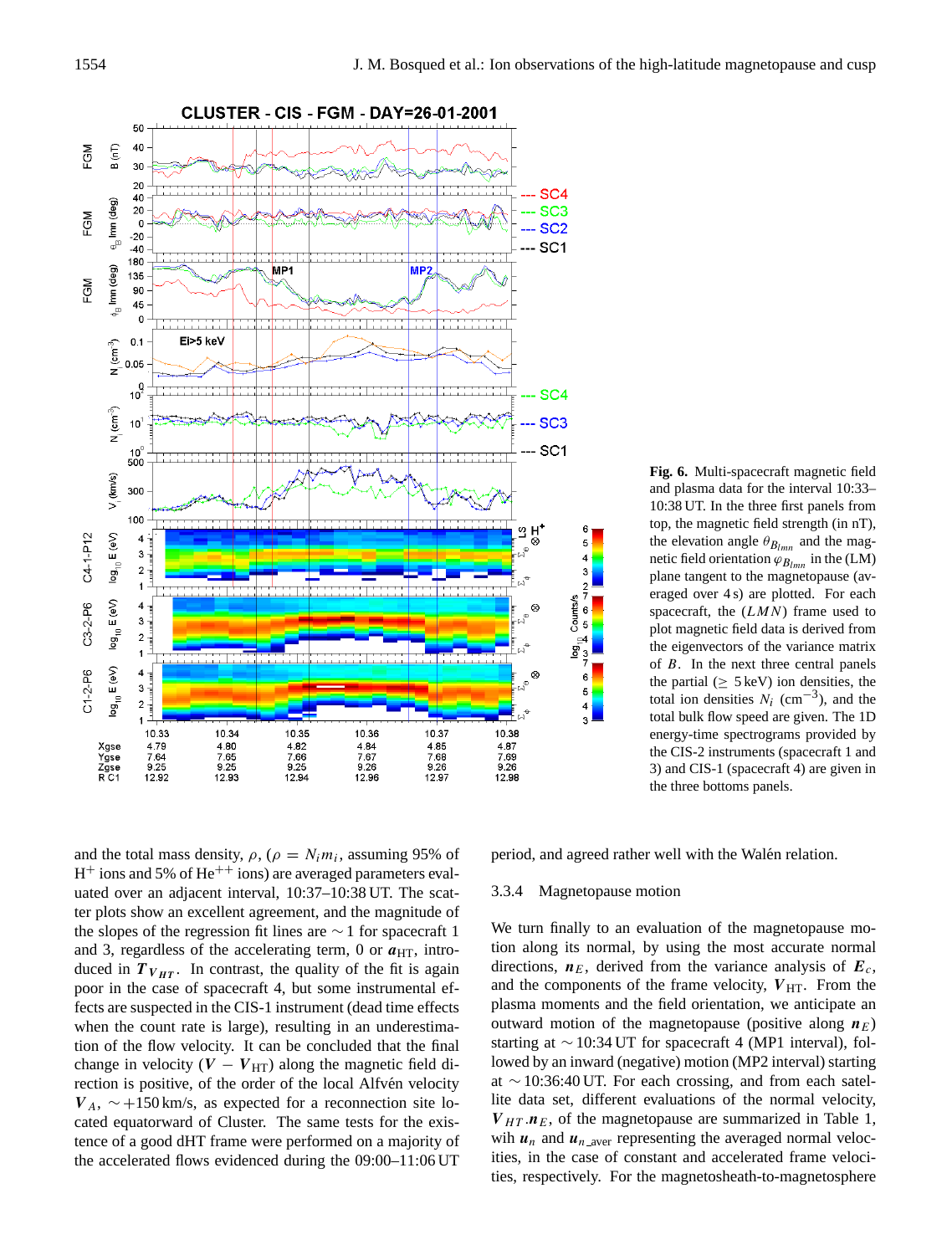|                                                                           | spacecraft 1                                           |                     | spacecraft 3               |                     | spacecraft 4                     |  |  |  |
|---------------------------------------------------------------------------|--------------------------------------------------------|---------------------|----------------------------|---------------------|----------------------------------|--|--|--|
| Parameter <sup>1</sup>                                                    | 10:34:26-                                              | 10:36:40-           | 10:34:26-                  | 10:36:20-           | 10:34:05-10:34:40                |  |  |  |
|                                                                           | 10:35:10                                               | 10:37:00            | 10:35:10                   | 10:37:00            |                                  |  |  |  |
| MP crossing                                                               | $Sh \rightarrow Sp$                                    | $Sp \rightarrow Sh$ | $Sh \rightarrow Sp$        | $Sp \rightarrow Sh$ | $\overline{Sh \rightarrow Sp^2}$ |  |  |  |
|                                                                           |                                                        |                     |                            |                     |                                  |  |  |  |
|                                                                           | Magnetopause normals (from variance analysis)          |                     |                            |                     |                                  |  |  |  |
| $n^3$                                                                     | $(0.695\ 0.445\ 0.563)$                                |                     |                            |                     |                                  |  |  |  |
| $n_B^4$                                                                   | $(0.442 - 0.003 0.896)$                                |                     | $(0.490\ 0.343\ 0.800)$    |                     | $(0.351\ 0.469\ 0.810)$          |  |  |  |
| $n_E = V \times B$                                                        | $(0.470\ 0.140\ 0.871)$                                |                     | $(0.455\ 0.304\ 0.836)$    |                     | $(0.353\ 0.520\ 0.777)$          |  |  |  |
| Angles, deg                                                               |                                                        |                     |                            |                     |                                  |  |  |  |
| $(n_B, n_E)$                                                              | $8.4^\circ$                                            |                     | $3.6^\circ$                |                     | $3.5^\circ$                      |  |  |  |
| $(n_{E_i}, n_{E_{sc3}})$                                                  | $9.7^\circ$                                            |                     |                            |                     | $14.1^\circ$                     |  |  |  |
|                                                                           | DeHoffmann-Teller frame and electric field correlation |                     |                            |                     |                                  |  |  |  |
|                                                                           |                                                        |                     |                            |                     | $(-247.6491.8752.44)$            |  |  |  |
| $V_{\text{HT}}$ , km/s<br>$a_{\text{HT}}$ , km s <sup>-2</sup>            | $(-277.43133.5121.85)$                                 |                     | $(-265.5146.50100.52)$     |                     |                                  |  |  |  |
|                                                                           | $(0.185 - 0.389 0.115)$                                |                     | $(0.144 - 0.720 0.177)$    |                     | $(-2.425\,5.634\,-4.755)$        |  |  |  |
| $V_{\text{HT}0}$ , km/s                                                   | $(-296.17165.73114.34)$                                |                     | $(-276.29\ 209.68\ 83.35)$ |                     | $(-183.86 - 4.89 127.2)$         |  |  |  |
| $V_{\text{HT\_end}}, \text{km/s}$                                         | $(-266.53103.52132.79)$                                |                     | $(-253.2494.40111.71)$     |                     | $(-261.6175.8 - 25.25)$          |  |  |  |
| $V_{\text{HT}\_ \text{aver}}, \text{km/s}$                                | $(-281.35134.62123.56)$<br>1.007                       |                     | $(-264.77152.0497.53)$     |                     | $(-222.7585.4551.00)$            |  |  |  |
| Slope $E_c - E_H$<br>Ratio $D(V_{\text{HT}})/D(0)$                        | 0.013505                                               |                     | 1.003                      |                     | 1.00213<br>0.007482              |  |  |  |
|                                                                           |                                                        |                     | 0.008941                   |                     |                                  |  |  |  |
|                                                                           | Walén Relation and Magnetopause Motion along n         |                     |                            |                     |                                  |  |  |  |
| Slope $(V - V_{\text{HT}})$ vs. $V_A$                                     | 1.02546                                                |                     | 0.97                       |                     | 0.45841                          |  |  |  |
| Slope $(V - VHT0 - aHTt)$ vs. $VA$                                        | 1.04                                                   |                     | 1.01                       |                     | 0.45506                          |  |  |  |
| $u_n = V_{\text{HT}} \bullet n_e, \text{km/s}$                            | $-5.49$                                                |                     | 7.80                       |                     |                                  |  |  |  |
|                                                                           | 0.44                                                   | $-7.45$             | 20.22                      | $-8.45$             | 1.08                             |  |  |  |
| $u_{n0} = V_{\text{HT}0} \bullet n_e, \text{km/s}$                        |                                                        | $-16.31$            |                            | 7.75                |                                  |  |  |  |
|                                                                           | 1.27                                                   | $-8.34$             | 11.63                      | $-19.01$            | 31.35                            |  |  |  |
| $V_{\text{HT\_end}} \bullet n_E, \text{km/s}$                             |                                                        | 4.95                |                            | 6.91                |                                  |  |  |  |
|                                                                           | 11.62                                                  | $-12.66$            | 45.02                      | $-5.46$             | $-20.52$                         |  |  |  |
| $u_{n\text{-aver}} = V_{\text{HT}\text{-aver}} \bullet n_E, \text{ km/s}$ |                                                        | $-5.68$             |                            | 7.33                |                                  |  |  |  |
|                                                                           | 6.45                                                   | $-10.50$            | 28.32                      | $-12.23$            | 5.42                             |  |  |  |
| Magnetopause motion from Cluster Inter-spacecraft time lags               |                                                        |                     |                            |                     |                                  |  |  |  |
| $u_n$ (spacecraft 4-spacecraft i), km/s                                   | 27.9                                                   |                     | 33.6                       |                     |                                  |  |  |  |
| $u_n$ (spacecraft 3-spacecraft i), km/s                                   | 24                                                     | $\sim$ -40.6        | $\overline{\phantom{0}}$   |                     | 33.6                             |  |  |  |

<sup>1</sup> Vectors are given in GSE coordinates

<sup>2</sup> Outward moving magnetopause at  $\sim$  10:37 UT not detected by spacecraft 4

3 (Petrinec and Russell, 1996)

<sup>4</sup> Magnetopause normal components at spacecraft 2 (from mvaB): (0.445 0.060 0.894)

crossing between 10:34:26 and 10:35:10 UT, all estimations of  $u_n$  (or  $u_{n_{\text{layer}}}$ ) are, as anticipated, positive;  $u_n$ ranges between  $+0.44$  km/s (spacecraft 1) and  $+20.2$  km/s (spacecraft 3), and the equivalent  $u_{n}$ <sub>-aver</sub> ranges between  $+5.42$  km/s (spacecraft 4) and  $+28.3$  km/s (spacecraft 3). It must be noted that  $u_n$  estimations are extremely sensitive to the associated normal direction. On the other hand, for the traversal between 10:36:40 and 10:37:00 UT, the normal magnetopause velocity, which is negative, ranges between −7.4 and −12.2 km/s.

All of these single spacecraft evaluations of the magnetopause motion along its normal have been compared with a multi-spacecraft evaluation, by using the relative positions and timings of spacecraft 1, 3 and 4, assuming the magnetopause is a planar surface (Schwartz, 1998). The interspacecraft time lags lead to an averaged normal velocity,  $u_n$ , of the order of  $+24 - +33$  km/s for the first MP1 crossing, and −40 km/s for the second crossing. These highly reliable inter-spacecraft evaluations are somewhat larger than those deduced from the single-spacecraft kinetic analysis; however, the outward velocity deduced from spacecraft 3 data is, for instance, comparable,  $\sim +28 - +30$  km/s. It is known that there are several pitfalls in the single spacecraft methods, which are particularly sensitive to the selected data intervals (see, for more details, Khrabrov and Sonnerup, 1998). Our velocity evaluations at high-latitudes by the time delay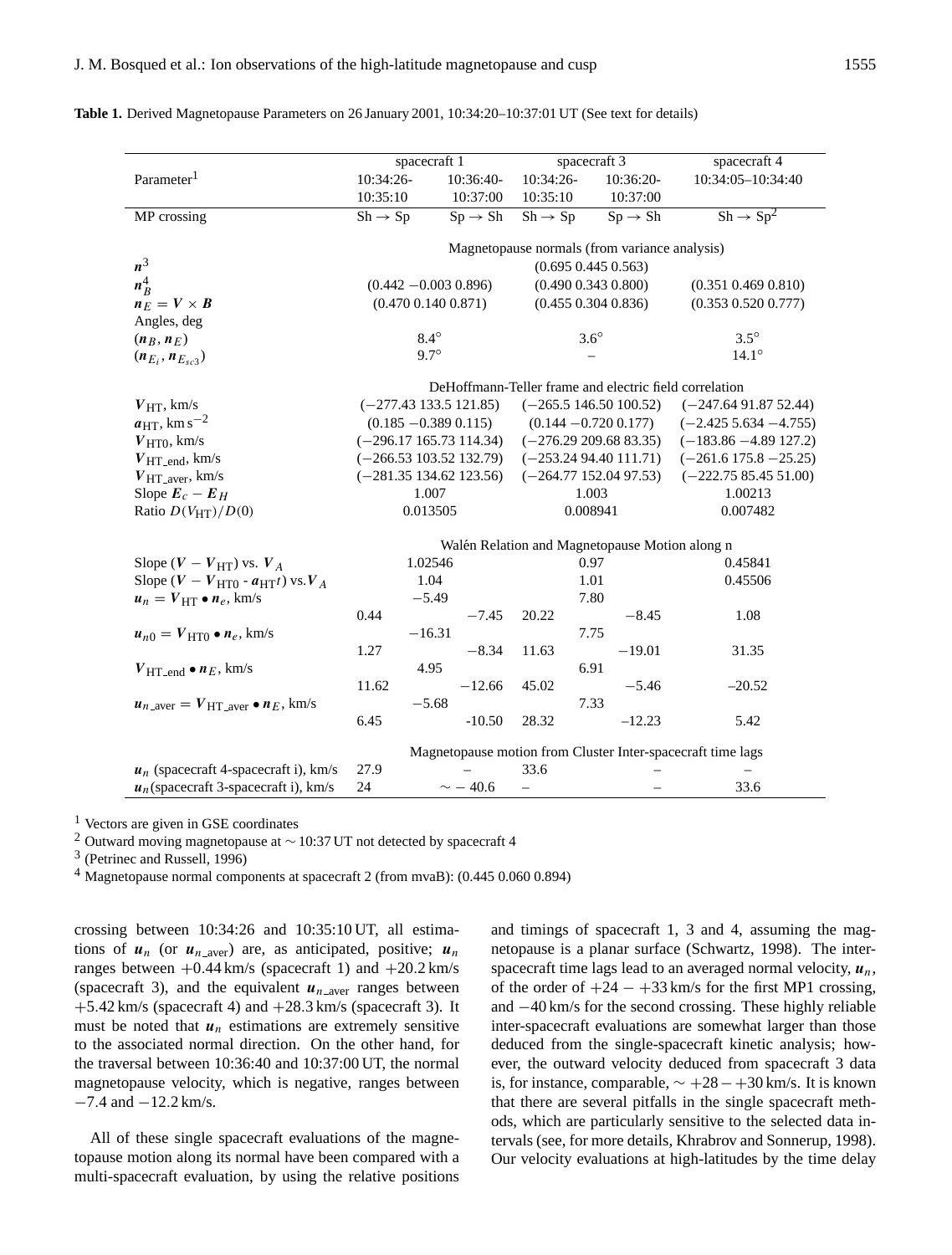technique are similar to those of ISEE 1/2 at lower latitudes (< 35◦ GSM), 20–80 km/s (Berchem and Russell, 1982; Le and Russell, 1994).

# 3.3.5 Magnetopause thickness

We use the normal magnetopause velocities,  $u_n$ , and the duration of the crossings to deduce the thickness of the different layers (current layer/boundary layer) encountered by the Cluster satellites during the outward-inward oscillatory magnetopause motion observed between 10:34:30 and 10:37 UT. For the MP1 crossing, the full magnetic field rotation across the current layer (or sheath transition layer) occurred in  $\sim$  40 s for spacecraft 1 and 3 (10:34:30–10:35:10 UT), and in ∼ 30 s at spacecraft 4. Using the velocities given in Table 1, one obtains a thickness of ∼ 40 s ×24 km/s ∼ 900 km (spacecraft 1 and 3) and  $30 s \cdot 33 km/s \sim 1000 km$  (spacecraft 4) for the MP current layer. For the MP2 traversal by spacecraft 1 and 3, the thickness is of the same order, 24 s × 40 km/s ∼ 900 km. Our evaluations at highlatitudes, far from the subsolar region, are similar to the median thickness of the current sheet at the low-latitude magnetopause, ∼ 800 km, (Berchem and Russell, 1982), whereas a thickness of 1500–2000 km is predicted by extrapolating the increase in thickness with the latitude. Thinner widths at low-latitudes were found for high  $\beta$  conditions (Le and Russell, 1994), but the magnetosheath was very low, ∼ 0.6, for this 26 January 2001 pass. The thickness of the high-latitude boundary layer (HBL), defined as the layer of enhanced plasma flow velocity, is more difficult to evaluate. If we assume that the magnetopause motion reverses at ∼ 10:35:50 UT, the HBL crossing lasted ∼ 70– 80 s (10:34:30–10:35:50 UT and 10:35:50–1037 UT). By using constant normal velocities, one obtains ∼ 70–80 s· 30–  $40 \text{ km/s} \sim 2100 - 3200 \text{ km}$  for the HBL thickness, but this evaluation is surely underestimated.

# 3.3.6 Velocity distributions

D-shaped distributions predicted by Cowley (1982) are one of the most important kinetic signatures of reconnection. The velocity filter effect, resulting from the convection of the recently reconnected field line, introduces cutoffs in the velocity space that can be used to infer new information on the topology and location of the reconnection site (Gosling et al., 1991; Fuselier et al., 1991; Onsager and Fuselier, 1994). Figure 7 displays four successive slices of the distribution functions (time resolution: 12 s) plotted in the  $(v_{\parallel} - v_{\perp})$ frame, for the accelerated flows detected at  $\sim$  10:35 UT by the spacecraft 1 and 3. The distributions, which are basically identical for the two spacecraft, show the transmitted, accelerated  $H<sup>+</sup>$  magnetosheath population flowing along the magnetic field direction, but shifted in the  $E \times B$  direction by  $V_{\text{HT}\perp}$ . They have the characteristic D-shaped form, with a low-energy cutoff at  $+V_{\text{HT}\parallel}$  along the  $+v_{\parallel}$  direction. It can be noted that vectors superposed on the distribution functions in the ( $v_{\parallel} - v_{\perp}$ ) frame visualize the Walén relation

 $V - V_{\text{HT}} = +V_A$ , where  $V_A = 150 - 200 \text{ km/s}$ , is aligned with  $\bm{B}$ . Generally, in a steady case and at some distance from the reconnection site, such distributions are accompanied by a counterstreaming population of reflected magnetosheath ions, mirroring at lower altitudes in the ionosphere and returning to the spacecraft after convection dispersion (see Fuselier et al., 2000). Such a population is not present in our example, but the boundary is moving during this whole interval and precludes the detection of a reflected counterpart of the distribution.

### 3.4 Flux transfer event (FTE) observed by Cluster

Here we present an individual example of a FTE recorded on the same pass in order to demonstrate how the combination of plasma and magnetic field data provided by the Cluster multi-spacecraft mission can be used to determine the internal structure of such FTE tubes, either their geometrical (scale size, orientation) or their kinetic properties.

Detailed plots of magnetic field and plasma data for the FTE encountered around 11:31 UT are given in Fig. 8. The satellites were outbound in the afternoon magnetosheath. For the four spacecraft, the magnitude, the elevation, and the azimuth angles of the magnetic field expressed in the boundarynormal coordinate system, (LMN), introduced by Russell and Elphic (1979), and based on the Petrinec and Russell (1996) model magnetopause, are plotted in the top three panels. The density of energetic ions  $(> 5 \text{ keV})$ , the total density, the magnitude of the plasma flow, and three energy-time spectrograms for spacecraft 1, 3, and 4 are given below. Between  $\sim$  11:30 and  $\sim$  11:32:20 UT, for each spacecraft, the positive-negative bipolar pulse typical of the FTE is clearly identified in the profile of the elevation angle from the local tangential magnetopause surface, although more complex structures can be distinguished within the FTE tube. The total magnetic field (and the magnetic pressure, not shown) increases in the center of the event. The appearance of highspeed flows, up to  $\sim$  350 km/s, as well as the increase in the fluxes of high-energy magnetospheric ions, demonstrate that the four spacecraft are sampling the internal FTE open field tube. Another significant feature apparent inside the FTE is the deflection of the tangential magnetic field, measured by the angle  $\varphi_{B_{lmn}}$ , towards the magnetospheric direction. This deflection does not occur at the center of the event, at  $\sim$  11:31:10 UT, but is slightly time shifted.

### 3.4.1 Flux tube orientation

To extract the basic kinetic and geometrical properties of the FTE, we start by analyzing each set of spacecraft data, using the method adopted by Papamastorakis et al. (1989). the results are summarized in Table 2. First, we determine the orientation of the flux tube at each spacecraft, assuming this orientation is well predicted by the minimum variance direction,  $k_B$ , of the magnetic field (assuming the magnetic field strength remains constant throughout the event). In spite of the relatively large errors, the minimum variance analysis of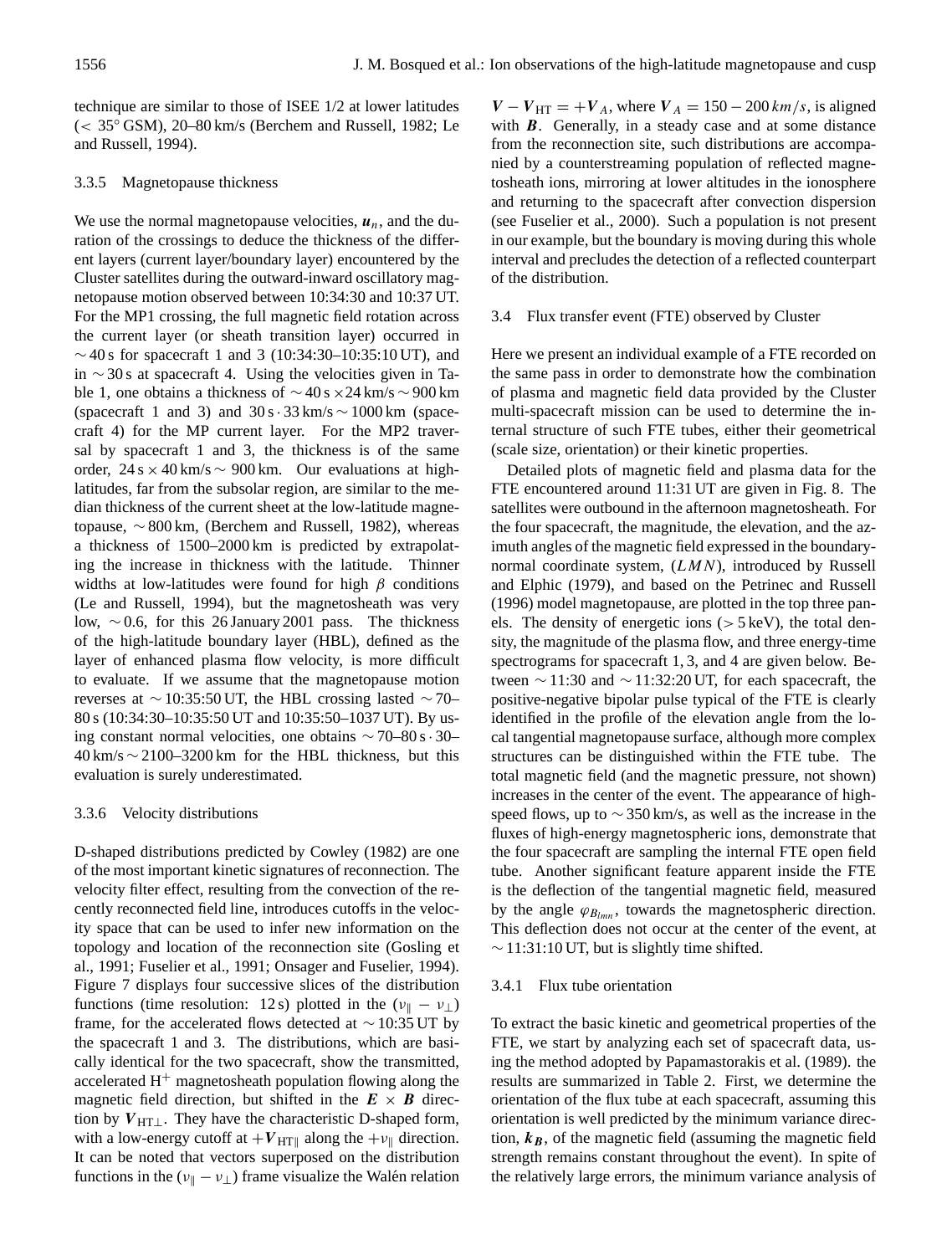

CLUSTER - DAY=26-01-2001 TM=1 Op-Mode=12 **CIS2 - P6** 

Fig. 7. Four successive slices of the distribution functions (time resolution: 12 s) obtained by the CIS-2 instruments on spacecraft 1 (bottom row) and spacecraft 3 (top row) for the accelerated flows detected at ~ 10:35 UT. Distributions are plotted in the ( $v_{\parallel} - v_{\perp}$ ) frame, where  $v_{\parallel}$ is aligned with the local magnetic field and  $v_{\perp}$  is the  $(-V \times B) \times B$  direction. The bulk flow velocity (o, blue) and  $V_{\text{HT}}$  (+, black) vectors are also plotted, as well as the Sun direction (red line).

the magnetic field for the data interval 10:30–10:33 UT gives similar directions at each spacecraft, with the angle between  $k_B$ , for spacecraft 3 (reference spacecraft), and other three spacecraft at only 4–6°.  $k_B$  vectors lie near the tangential plane to the magnetopause, with their angle to the normal at around 12–18°. Moreover, the major component of the magnetic field,  $\sim$  28 nT, is along  $k_B$ .

# 3.4.2 dHt velocity

Second, the minimum variance analysis carried out on the convection electric field data,  $E_c = -V \times B$  at 4 s resolution  $(V$  and  $B$  measured by the CIS and FGM instruments, respectively), gives a very well-defined minimum-variance direction,  $k_E$ , demonstrating that a very good moving dHT frame exists with a translating velocity vector,  $V_{\text{HT}}$ , which must be very close of the  $k_E$  direction.  $V_{\text{HT}}$  is evaluated by fitting the relationship between the three components of the convection electric field,  $E_c$ , and the corresponding components of the  $E_{\text{HT}} = -V_{\text{HT}} \times B$  plot, similar to the previous magnetopause crossings. The resulting  $V_{\text{HT}}$  vectors (associated with the slope of the  $E_c - E_{\text{HT}}$  regression line) and the "quality factor",  $D/D(0)$ , are also given in Table 2. They are practically similar for spacecraft 1 and 3 and, as anticipated, are nearly aligned with  $k_E$ . The obtained  $V_{\text{HT}}$  velocities are rather similar to the  $V_{\text{HT}}$  obtained for the magnetopause crossings on this pass (see Table 1). For spacecraft 4 the  $V_{\text{HT}}$ vector direction remains the same, but differs in magnitude under the combined effects of a slightly different magnetic field and velocity profiles (see Fig. 8).

# 3.4.3 Walén test

New information is gained by analyzing the Walén relationship,  $V - V_{\text{HT}} = \pm V_A$ . The Walén relation is approximately satisfied for spacecraft 1 (positive slope  $= 0.87$ ), but this slope is somewhat less for spacecraft 3 ( $\sim$  0.663), and even ∼ 0.45 for spacecraft 4. Nevertheless, in all cases,  $V - V_{\text{HT}}$  is nearly parallel to the magnetic field **B** and the magnitudes are positively related, as anticipated for a reconnection site equatorward of the satellites.

#### 3.4.4 Motion of the FTE tube

Before discussing the motion and size of this event, we plot, in Fig. 9, the projection of all the vectors  $(k_B, V_{HT})$ , magnetic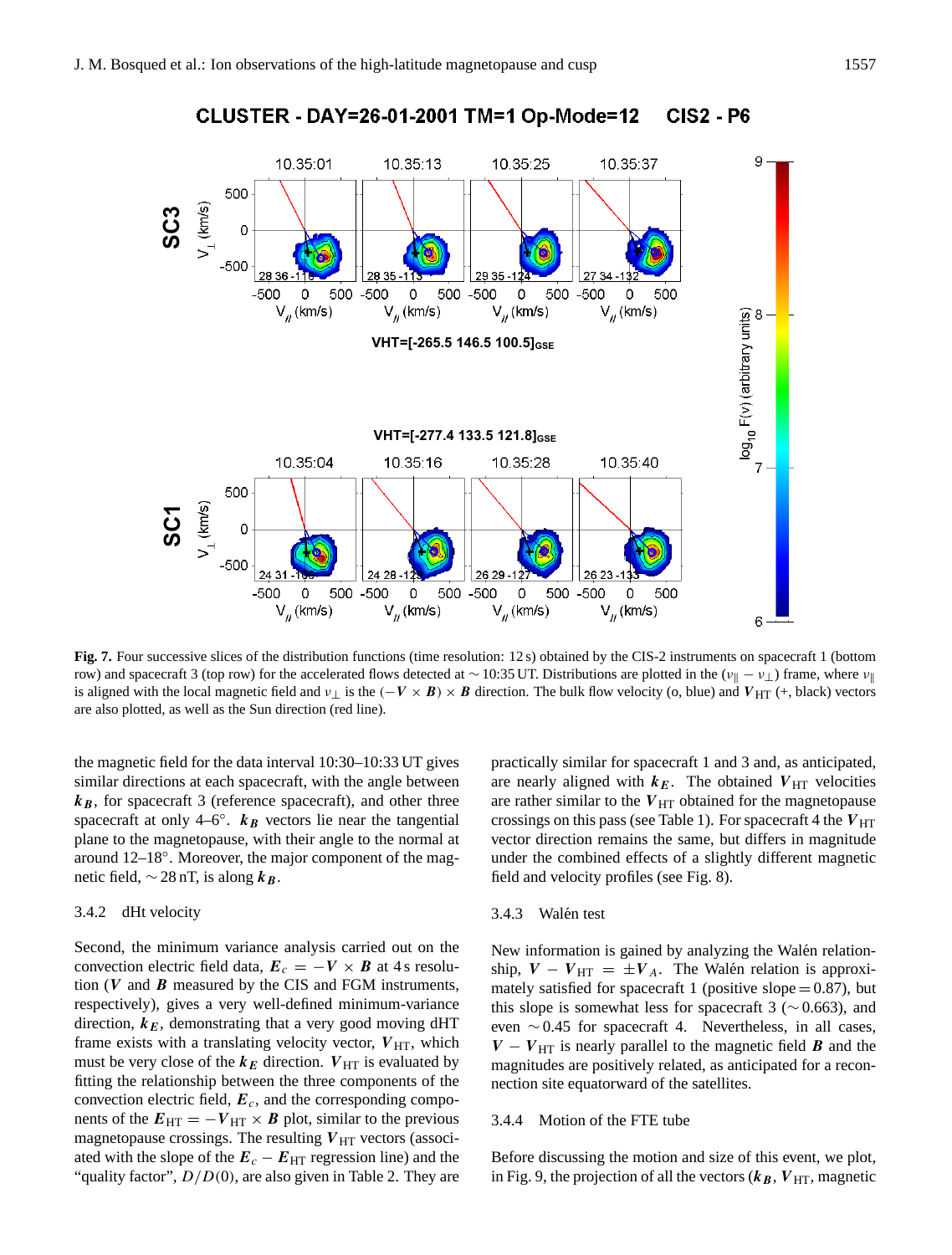

**Fig. 8.** Overview of Cluster plasma and magnetic field measurements during the flux transfer event detected around 11:31 UT on 26 January 2001. The magnetic field data are shown in the top three panels: magnetic field strength  $B$  (nT), magnetic field elevation and azimuth angles,  $\theta_{b_{lmn}}$  and  $\varphi_{B_{lmn}}$ , in  $(LMN)$  boundary normal coordinates. The GSE components of the normal direction are (0.716 0.452 0.530) and were calculated using the Petrinec and Russell (1995) model. In the following panels the number density of energetic ions ( $E_i > 5 \text{ keV}$ ), the total ion density  $N_i$  (cm<sup>-3</sup>), and the plasma bulk velocity  $V_i$  (km/s) are shown. 1D energy-time ion spectrograms obtained by the CIS-2 (spacecraft 1 and 3) or the CIS-1 (spacecraft 4) instruments are given in the bottom panels, with the GSE coordinates of spacecraft 1.

field, plasma flow velocities) in the  $(LM)$  plane tangential to the magnetopause. The  $k_B$  direction, anticipated as a reasonably good predictor of the FTE axis direction (Walthour and Sonnerup, 1995), does not coincide with the magnetosheath magnetic field direction and the direction taken by the magnetic field within the tube. Indicated by the  $\varphi_B$  rotation in Fig. 8, this tilt can be interpreted as a field twisting about the tube axis (Saunders et al., 1984). From the diagram, it can be also concluded that the FTE flux tube is convecting northeastward (in the LM Plane) with a velocity  $V_{\text{HT}}$  evaluated to be about ∼ 190–220 km/s for spacecraft 1 and 3. This velocity is certainly higher than the perpendicular component of the ambient flow, so that the FTE flux tube is not exactly convecting with the ambient flow. The same diagram, where the  $(LM)$  positions of the four Cluster spacecraft (spacecraft 3) is centered on the origin) are also represented, can be very useful in determing the reliability of the predictions of the kinetic analysis concerning the tube axis direction and its motion, compared to the direct inter-spacecraft measurements. From Fig. 7, it can be seen that at around 11:31:04 UT, the sequence of entry is first spacecraft 3-spacecraft 2 (almost simultaneously at the magnetic field data resolution of 1 s), then spacecraft 4 (with a delay  $< 1$  s.), then spacecraft 1, with a delay of 2–3 s. From the plasma velocity profiles, the delay between spacecraft 3 and 1 is of the order of the CIS time resolution, i.e. 4 s. By knowing the satellite relative positions, it can be concluded that the exact FTE axis is nearly aligned with the spacecraft 3–spacecraft 2 line and does not coincide with the  $k_B$  directions found by the minimum variance analysis. Such a difference of ∼ 5–10 degrees is anticipated in the case of the encounter with a 2D structure and could be evaluated by using more sophisticated methods (Walthour and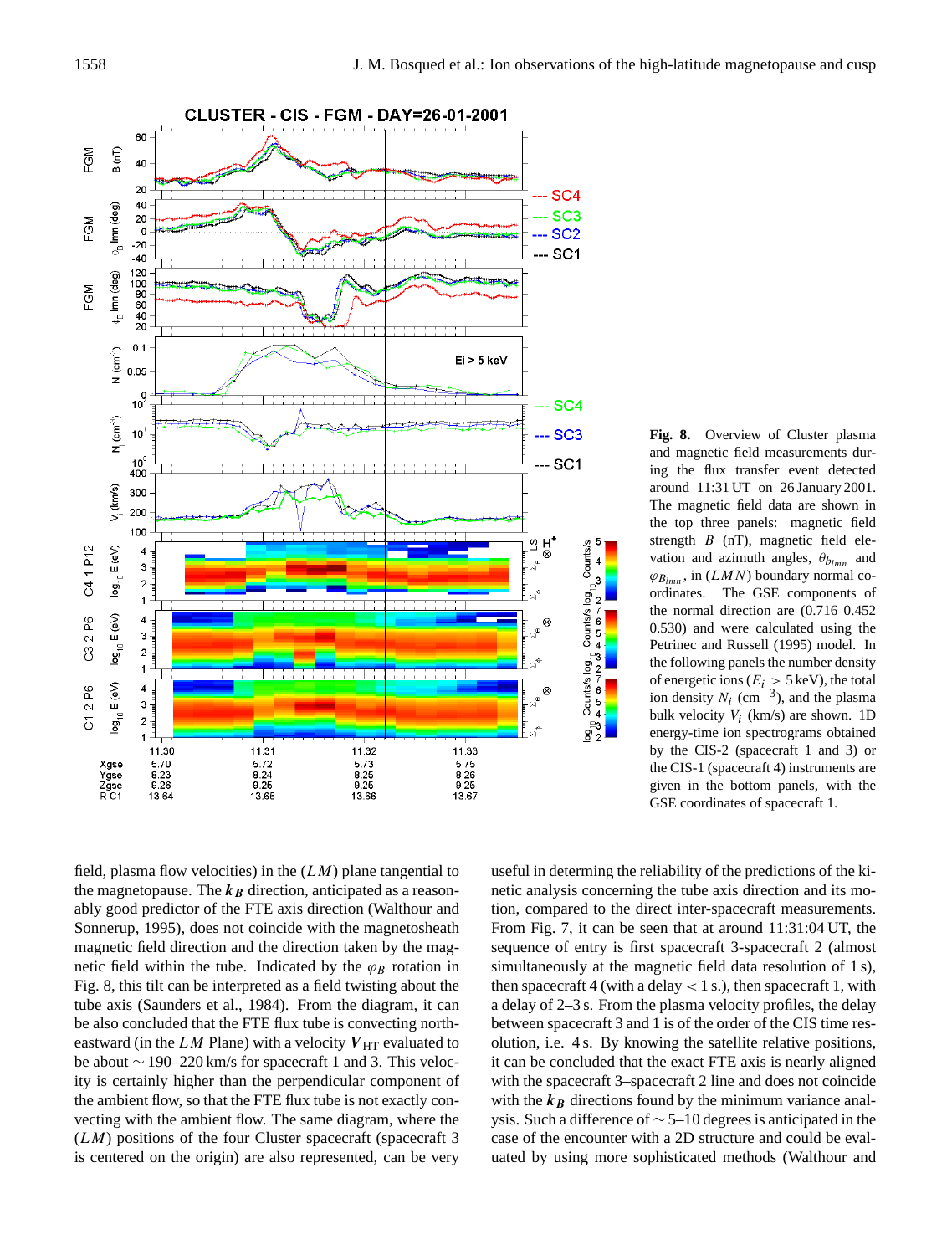|                                                | spacecraft 1                                           | spacecraft 2                                   | spacecraft 3             | spacecraft 4             |  |  |  |
|------------------------------------------------|--------------------------------------------------------|------------------------------------------------|--------------------------|--------------------------|--|--|--|
| Parameter                                      | 11:30-11:33 UT                                         | 11:30-11:33 UT                                 | $11:30 - 11:33$ UT       | 11:30-11:33 UT           |  |  |  |
| $n_{\text{pr96}}$                              | $(0.716\ 0.452\ 0.530)$                                |                                                |                          |                          |  |  |  |
|                                                |                                                        | MVA analysis : FTE axis and $V_{HT}$ direction |                          |                          |  |  |  |
| $k_B$                                          | $(0.240 - 0.970 0.035)$                                | $(0.225 - 0.974 - 0.01)$                       | $(0.293 - 0.955)$        | $(0.236 - 0.967 - 0.09)$ |  |  |  |
| Angle $(n_{\text{pr}}96, k_B)$                 | 104.0                                                  | 106.5                                          | 102.8                    | 108.3                    |  |  |  |
| Angle $(k_{BSC3}, k_{BSC1})$                   | 3.74                                                   | 4.09                                           |                          | 6.05                     |  |  |  |
| $k_E$                                          | $(-0.82\ 0.429\ 0.372)$                                |                                                | $(-0.835\ 0.434\ 0.337)$ | $(-0.854 0.452 0.254)$   |  |  |  |
|                                                | DeHoffmann-Teller frame and electric field correlation |                                                |                          |                          |  |  |  |
| $V_{\text{HT}}$ , km/s                         | $(-252.8142.3108.7)$                                   |                                                | $(-233.7130.396.2)$      | $(-207.0106.4650.6)$     |  |  |  |
| Angle ( $V_{\text{HT}}$ , $n_{\text{pr96}}$ )  | 101.0                                                  |                                                | 101.6                    | 107.9                    |  |  |  |
| Angle $(V_{\text{HTSC 3}}, V_{\text{HTSC i}})$ | 0.79                                                   |                                                |                          | 7.74                     |  |  |  |
| Slope $E_c - E_H$                              | 1.013                                                  |                                                | 1.031                    | 1.07                     |  |  |  |
| Ratio $(DV_{HT})/D(0)$                         | 0.042                                                  |                                                | 0.044                    | 0.040                    |  |  |  |
|                                                | Walén Relation                                         |                                                |                          |                          |  |  |  |
| Slope $(V - V_{HT})$ vs. $V_A$                 | 0.871                                                  |                                                | 0.663                    | 0.442                    |  |  |  |
|                                                | <b>FTE</b> Motion                                      |                                                |                          |                          |  |  |  |
| $V_{\text{HT}}$ , km/s                         | 220.3                                                  |                                                | 187.7                    | 138.5                    |  |  |  |
| $U_{lm}$ (SC 1/SC 3), km/s                     | $600/3 \sim 200$                                       |                                                |                          |                          |  |  |  |

#### **Table 2.** Derived FTE Parameters on 26 January 2001, 11:30–11:33 UT

Sonnerup, 1995). Moreover, the tube convecting velocity,  $u_{lm}$ , evaluated from the time lags, is of the order of 200 km/s at the entry, comparable to the  $V_{\text{HT}}$  component.

#### 3.4.5 Size of the FTE tube

Finally, the total diameter of the FTE tube parallel to the magnetopause can be estimated to be  $80 s \times 200 km/s \sim 16000 km$ , of the order published, for instance, by Saunders et al. (1984). Within this tube, the diameter of the region where the magnetic field rotates is concentrated to  $20 \times 20 = 8000 \text{ km}$ , presumably due to a core central current, and the region of accelerated flow has a diameter of  $\sim$  12 000 km. Finally, we notice that the FTE internal structure is certainly more complicated, as revealed by the shifted observations made by spacecraft 4 located  $\sim$  500 km from the (LM) plane, or by a low-energy plasma jetting observed by spacecraft 3 in the center of the tube (see Fig. 7, spectrogram panel C3). Moreover, magnetopause motions along the normal are not negligible; an inward motion of the magnetopause of the order of  $\sim$  50–70 km/s can be deduced from the dHT analysis and could result in a sharp increase in the field tilting that is observed later after the polarity change of the normal field.

#### **4 Second case study: 2 February 2001, Northward IMF**

This Cluster outbound pass in the northern afternoon side of the magnetosphere (Fig. 10) is of special interest as it is the

first to occur under northward IMF- $B_Z$  conditions. For this event, another paper in the present issue of Annales Geophysicae is devoted to ground-based radar signatures (Pitout et al., 2001) and convection cells at low altitudes.

We determined from ACE observations upstream of the bow shock near the L1 point at  $\sim$  220 R<sub>E</sub> (Fig. 11), and WIND observations on the duskside of the magnetosphere but far away ( $Y_{\text{GSE}} \sim 200 R_E$ ), that the IMF during this event was fluctuating, directed primarily northward (IMF- $B_Z \sim 3-4$  nT) for a large interval (09:05–15:00 UT). This includes the Cluster cusp observations for 2 February 2001, except for a short IMF- $B_Z$  < 0 incursion around ~11:30 and 12:20 UT. Strongly directed duskward before 09:10 UT, IMF- $B_Y$  started 40-min periodic dusk-dawn fluctuations (4 nT peak-to-peak), with most being positive ( $B<sub>Y</sub> \sim 2$ – 3 nT) between ∼ 11:00 and 12:00 UT. Therefore, from these data, we expect a high magnetic shear near the duskward northern magnetopause around 10:00–10:30 UT, when Cluster crossed the cusp during its duskward outbound pass; thus, conditions are very favourable for reconnection in this region (Crooker, 1979; Luhmann et al., 1984). On the other hand, the solar wind dynamic pressure, given in the bottom panel of Fig. 11, remained relatively steady and near its nominal value, around 1–1.2 nPa for the 08:00–12:00 UT interval.

## 4.1 CIS and FGM data

Figure 12 shows an overview of the relevant FGM magnetic field data and CIS ion data gathered during the 08:00– 16:00 UT interval on 2 February 2001, in the form of mag-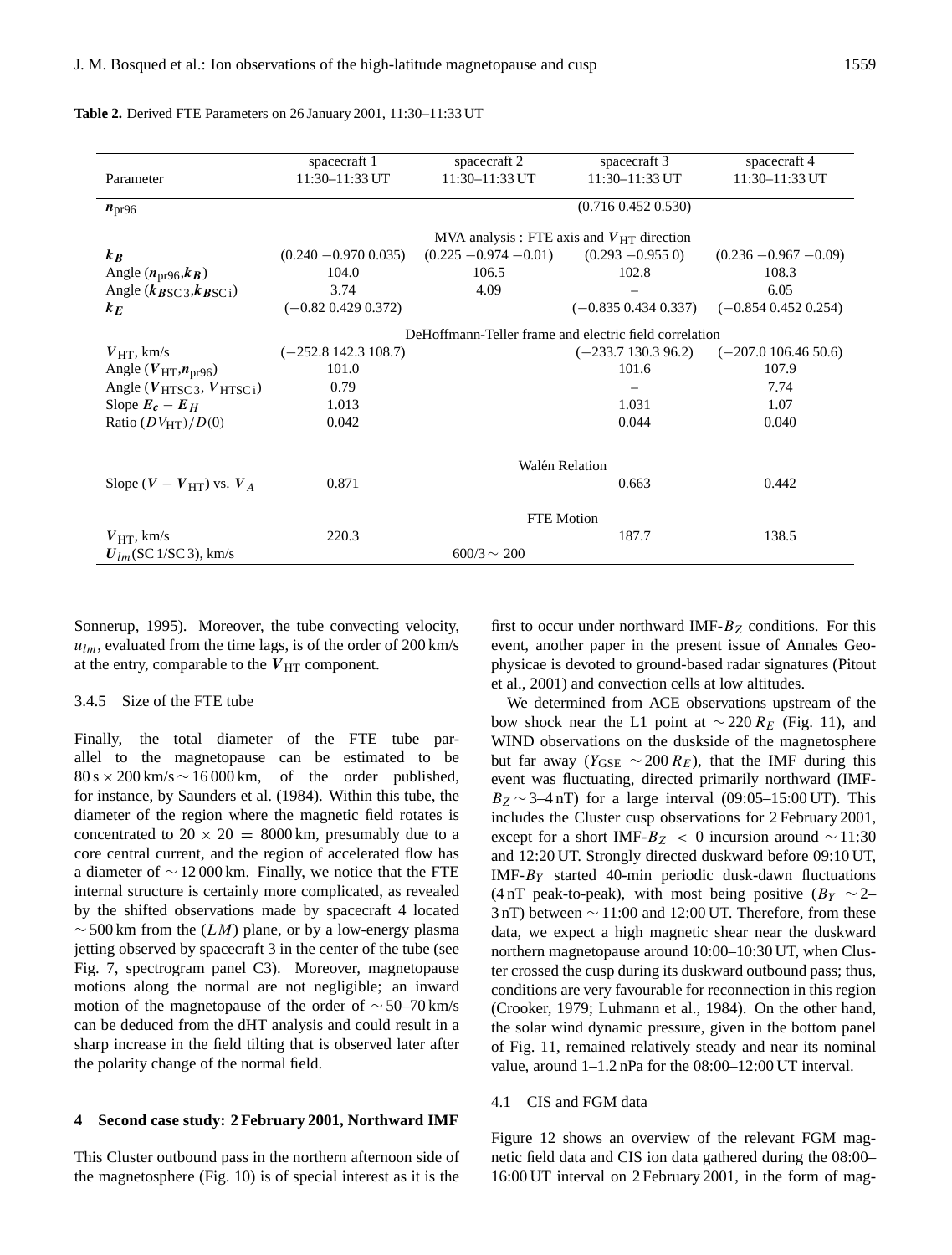

**Fig. 9.** Diagram representing in the magnetopause tangential (LM) plane: **(a)** the vectors resulting from the spacecraft 3 data analysis, deHoffmann-Teller velocity,  $V_{\text{HT}}$ , ambient plasma flow,  $V_{sh}$ , accelerated plasma flow,  $V_{\text{FTE}}$ , ambient magnetosheath magnetic field direction,  $B_{sh}$ , internal (twisted) magnetic field direction,  $B_{\text{FTE}}$ , (b) the positions of the four Cluster satellites, at 11:30 UT, relative to the spacecraft 3 position (scale in km, distance to LM plane between brackets). The flux tube axis (large gray arrow) is the minimum variance direction,  $k_B$ , of the magnetic field. The FTE motion, indicated by the open arrow labeled  $V_{\text{HT}\perp}$ , carries the flux tube across the four Cluster satellites (see text for details).

netic field strength, angles, partial density (at  $E_i \geq 3 \,\text{keV}$ ), and full moments  $(N, V, T)$  calculated on board from the full 3D distributions and the one spectrogram provided by the CIS-2 instrument on the spacecraft 3 "reference" spacecraft, as functions of time and GSE spacecraft 3 position. Note that throughout the 08:00–12:00 UT period, the Cluster magnetic field orientation retained the characteristics of the high-latitude magnetospheric magnetic field in this duskside sector, i.e. pointing  $-40^\circ$  in elevation ( $\theta$ ) and dawnward at  $-100^\circ$  in azimuth ( $\varphi$ ) at 10:00 UT.

Major regions and boundaries can easily be identified during this time interval. Starting at 08:00 UT, the regions successively crossed by Cluster were: (a) the polar cap, up to 08:50 UT; (b) from  $\sim$  08:50 to  $\sim$  09:40 UT, the highlatitude ( $Z_{GSE}$  ∼ 8  $R_E$ ) plasma mantle; (c) from ∼ 09:40 UT to ∼ 10:40 UT, the exterior cusp, followed by the entry layer characterized by entries of low-energy magnetosheath ions on closed field lines; (d) from  $\sim$  11:20 UT to 13:25 UT, Cluster stayed on closed field lines and the CIS instrument detected only high-energy trapped ions; (e) preceded by a partial crossing of the entry layer between ∼ 13:25 UT and 14:50 UT, the Cluster spacecraft crossed the magnetopause and entered the magnetosheath around 14:40 UT. Multiple MP crossings were induced by the changes in the IMF orientation until the definitive MP traversal at around 15:10 UT. In this paper, we concentrate on the first part of the pass, i.e. within the cusp. A detailed study of the 2 February 2001



**Fig. 10.** Cluster spacecraft 3 orbit on 2 February 2001, from 08:00 to 15:00 UT, projected onto the  $X - Y$  (bottom) and  $X - Z$  (top) GSE planes. The relative configuration of the Cluster tetrahedron at 09:51 UT, centered on the spacecraft 3, is also mapped. For clarity, the inter-spacecraft distances have been multiplied by a factor of 50. The solid and dotted lines give cuts in the  $Y = 0$  (top) and  $Z = 0$ (bottom) planes of: **(a)** the model magnetopause location (Petrinec and Russell, 1996) for IMF- $B_Z$  = +2.5 nT and  $P_{sw}$  = 1.3 nT (solid line); **(b)** the scaled magnetopause when spacecraft 3 traverses the magnetopause at ∼ 14:30 UT (dotted line); the scaling factor is 0.997.  $Y = Y_{\text{sc3}}$  and  $Z = Z_{\text{sc3}}$  magnetopause cuts at 14:30 UT are also plotted (dashed lines). The direction of the magnetic field measured by spacecraft 3 at 09:51 UT is also given.

magnetopause crossings is deferred to future papers.

Before discussing the cusp crossing itself, we introduce Fig. 13, which gives a three-spacecraft view of the event, including the mantle part. Energy-time spectrograms for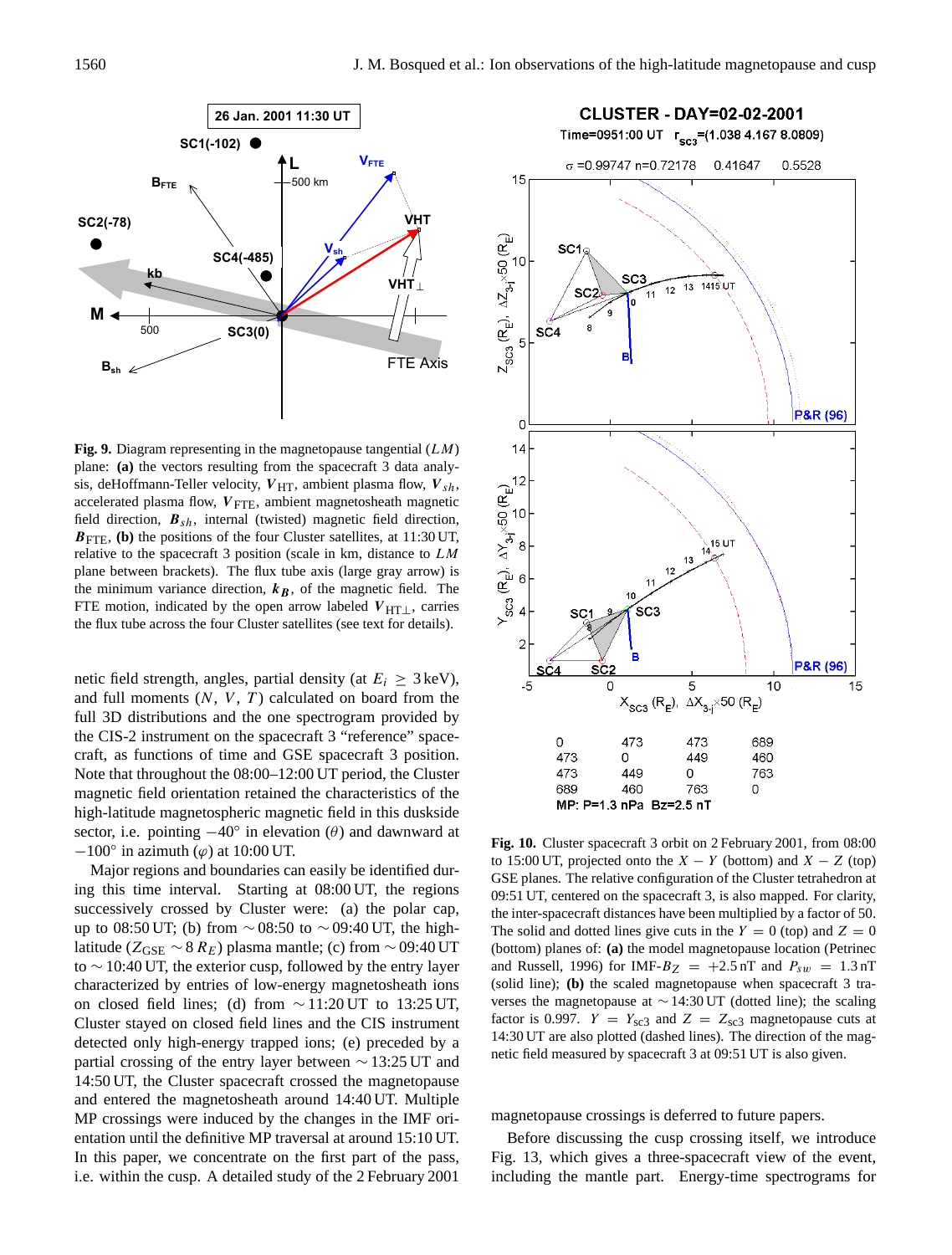

**Fig. 11.** ACE interplanetary magnetic field (strength and 3 GSE components), solar wind bulk speed and dynamical pressure for 2 February 2001. ACE data have been shifted by a propagation delay of 55 min to take into account the transit time between the L1 point and the Earth's magnetopause.

spacecraft 1, 3, and 4 are displayed in the three bottom panels for the 08:45–10:30 UT time interval, and blowup views of the density and average energy during the 09:30–10:00 UT interval are given in the two top panels for the three spacecraft. Concentrating first on the three spectrograms, a significant time lag is clear between the times that the three satellites encountered the first mantle patch. CIS on the leading spacecraft 3 detected the first higher ion flux region at  $\sim$  08:49 UT, followed  $\sim$  200 s later by spacecraft 1, and a detection by spacecraft 4 ends 150 s after that by spacecraft 1. To explain this time lag, we show in Fig. 10 the relative position of the three satellites in GSE coordinates, using spacecraft 3 as the reference satellite. The successive time lags roughly correspond to the delays expected in the  $X - Y$  plane for satellites that cross in the sequence  $(3,1,4)$ , with a quasistagnant boundary at  $V_{sc} \sim 2 \text{ km/s}$ . The same order and time delays are apparent at the exit of the latest plasma mantle at  $~\sim$  09:20 UT.

Judging from the obvious jump in density (Fig. 13, top panel), the Cluster satellites entered the high-latitude cusp at  $\sim$  09:45 UT. The clear time lags separating the 3 spacecraft are highlighted in the panel by 3 successive vertical lines in the sequence (3, 1, and 4). spacecraft 3 is the first to cross the cusp poleward boundary, followed ∼ 80 s later quasi-simultaneously by spacecraft 1 and 4. From their respective positions and the direction of the local magnetic field lines (vector direction plotted in Fig. 10), we may infer that the cusp boundary is motionless or slowly moving perpendicularly to the local magnetic field.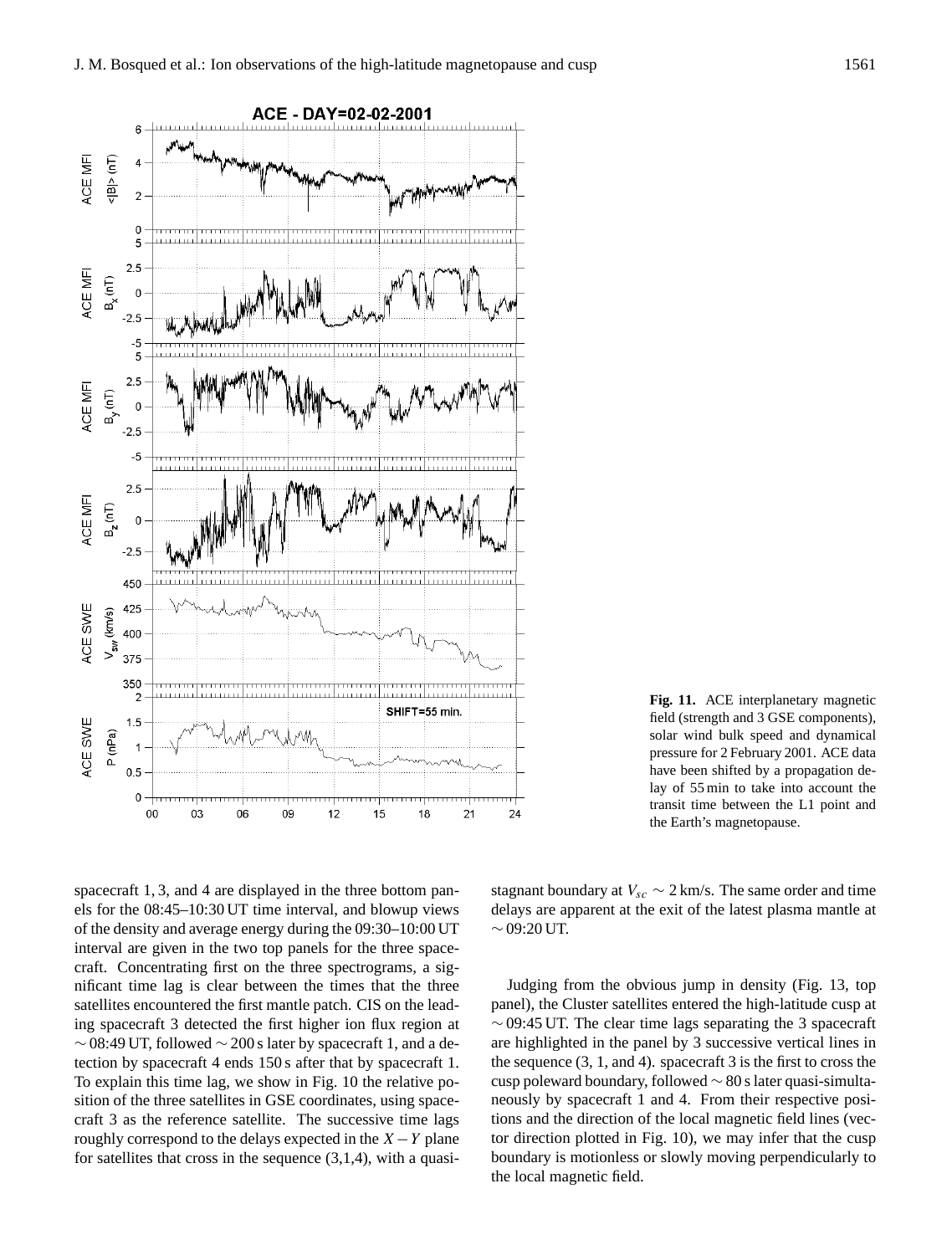

CLUSTER - CIS - FGM - DAY=02-02-2001

**Fig. 12.** Plasma and magnetic field data from Cluster/spacecraft 3, FGM, and CIS instruments, for the 08:00–16:00 UT time interval during the high-latitude crossing on 2 February 2001. See Fig. 2 for details.

# 4.2 Possible merging signatures

As IMF- $B_Z$  was directed steadily northward for at least 40 min before the cusp crossing by Cluster, we try to identify in Fig. 13 the possible signatures of merging between the IMF and the lobe field lines. One of the most direct and measurable indicators of reconnection for IMF- $B_Z > 0$  should be a reversed plasma flow, from anti-sunward to sunward. Up until now, just a few studies have addressed the high-latitude cusp regions for northward IMF (Gosling et al., 1991; Kessel et al., 1996; Chen et al., 1997; Fuselier et al., 2000). Returning briefly to Fig. 12, we note that the flow within the cusp remained very low, but was anti-sunward directed, with a relatively increasing  $+V_y$  duskward component. This suggests that the Cluster spacecraft encountered the interior cusp, as defined by Chen et al. (1997), and not the exterior cusp.

# 4.2.1 Energy-dispersed structures

Although indirectly, another typical signature of reconnection between a northward-directed IMF and open field lines in the lobes is the characteristic large-scale, reverse, energylatitude dispersion observed at low- and mid-altitudes near the poleward boundary of the cusp (Reiff, 1984; Escoubet and Bosqued, 1989; Lundin et al., 1991). Magnetosheathlike (solar wind) ions entering the presumed reconnection region poleward of the satellite are dispersed by  $E \times B$  convection (directed mostly sunward) and by time-of-flight effects.

A number of "reverse" energy dispersed structures can be easily recognized in the three spectrograms plotted in Fig. 13, and confirmed by the average energy profiles plotted in the second panel (from top). A number of "saw tooth" structures are evident, with a gradual decline in ion energy with increasing time (or  $X_{\text{GSE}}$ ). The two most obvious decreases, marked by vertical lines, start at ∼ 09:50 UT (these are clearer in spectrograms C1 and C4) and ∼ 09:55 UT. Lockwood and Smith (1992, 1994) have demonstrated that temporal variations in the reconnection rate (pulsed reconnection) can generate such step-like discontinuities in the dispersions. A more accurate examination of the flow profile (not plotted) during this "saw tooth" series indicates flow enhancements directed into the magnetosphere ( $V_z < 0$ ) and associated with the start of injected bursts, which were simultaneously seen by the three spacecraft, but were more intense for spacecraft 1 and 4. A noticeable, although small, turning in the  $V<sub>y</sub>$ convection direction (from duskward to dawnward directed) can also be seen within the enhanced flow bursts. Thus, the prevailing direction of these burst flows is not really that of the tailward/duskward flow observed in the magnetosheath (e.g. after 15:10 UT), but instead, a rather stagnant perpen-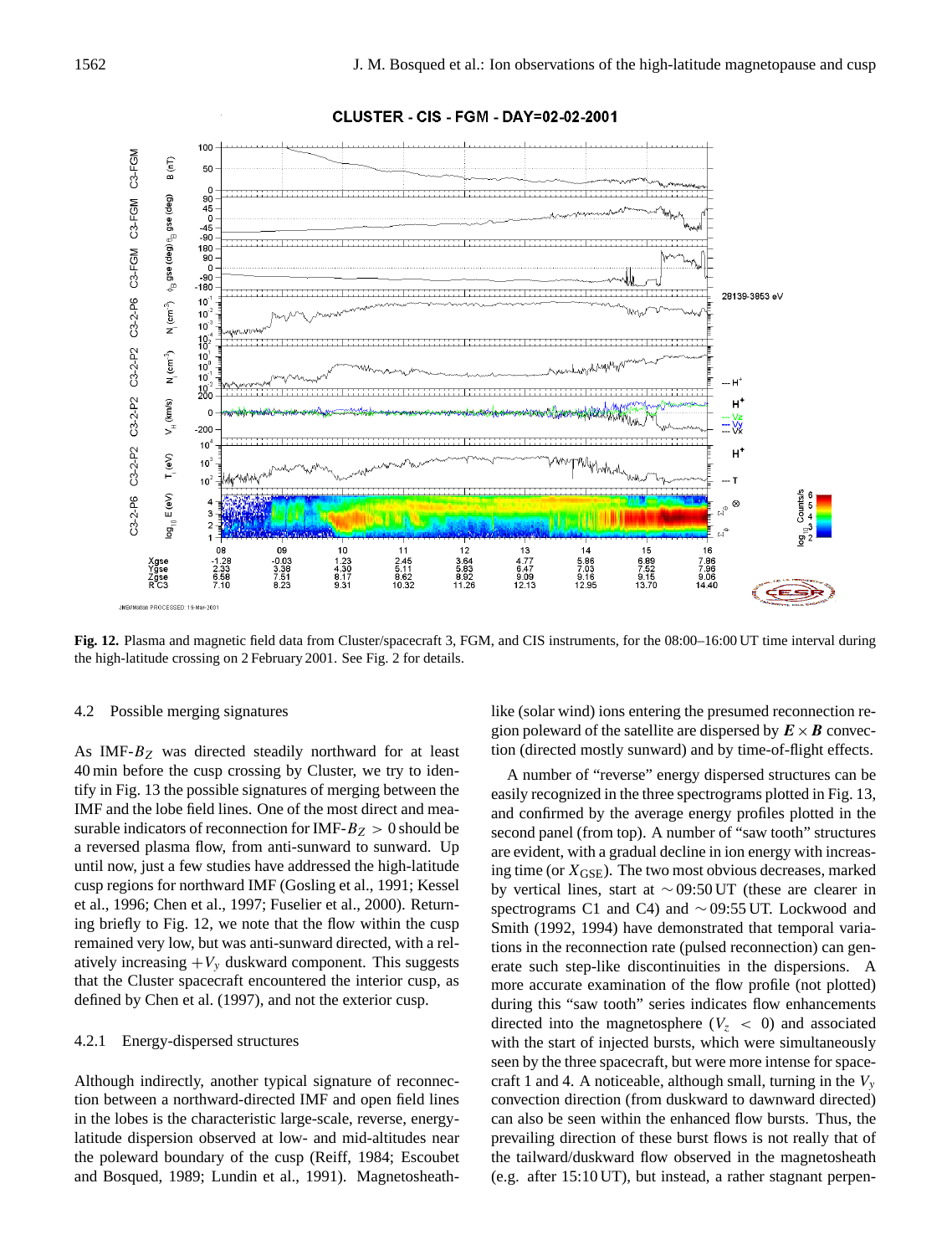

**Fig. 13.** Three-spacecraft view of the event, including the mantle part. Energy-time spectrograms for spacecraft 1, 3, and 4 are displayed in the three bottom panels for the 08:45– 10:30 UT time interval, and enlarged views of the density and average energy during the 09:30–10:00 UT interval are given in the two top panels, for the three spacecraft.

dicular flow.

#### 4.2.2 Ion distributions

To describe these injections more precisely, Fig. 14 shows successive 2D ( $v_{\parallel} - v_{\perp}$ ) contour plots of the H<sup>+</sup> distribution functions for the first injection event observed at  $\sim$  09:50:30 UT by spacecraft 1 (distributions obtained by spacecraft 3 are similar). Starting at  $\sim$  09:50:55 UT, the first three distributions are D-shaped distributions flowing predominantly along the  $+V_{\parallel}$  axis (along the field). The velocity in the perpendicular direction is too small to be shown in these plots, with a noticeable cutoff in the magnetic field direction (pointing Earthward) evolving from ∼ +100 km/s to smaller values. Such low-speed cuts arise from velocity filter effects (Onsager and Fuselier, 1994) that are anticipated for ions recently injected from a reconnection site on recently open field lines connected by one end to the Earth. Part of the distribution in the antiparallel direction ( $V_{\parallel}$  < 0) is almost empty of magnetosheath ( $\leq 200$  km/s) ions, but contains very weak fluxes of high energy ions. Generally, a counterstreaming population of reflected magnetosheath ions accompanies such distributions. These ions mirror at lower altitudes in the ionosphere and possibly return to the spacecraft after convection dispersion (see Fuselier et al., 2000), as long as perpendicular convection is not too strong during the  $\sim$  10 min of travel time. In our case, the low-speed cutoff for mirroring ions is not present, and thus, it is difficult to estimate the field-aligned distance from the spacecraft to the reconnection site. However, we can definitely conclude that the reconnection site is poleward (at higher latitudes) of the spacecraft since the primary ions are flowing Earthward in the magnetic field direction. Later, after 09:51:43 UT, distributions keep their D-shape but the cut evolves toward small, negative values. Recently, Fedorov et al. (2000) analyzed the Interball-Tail satellite measurements and observed D-shaped distributions with similar, positive and negative cuts in the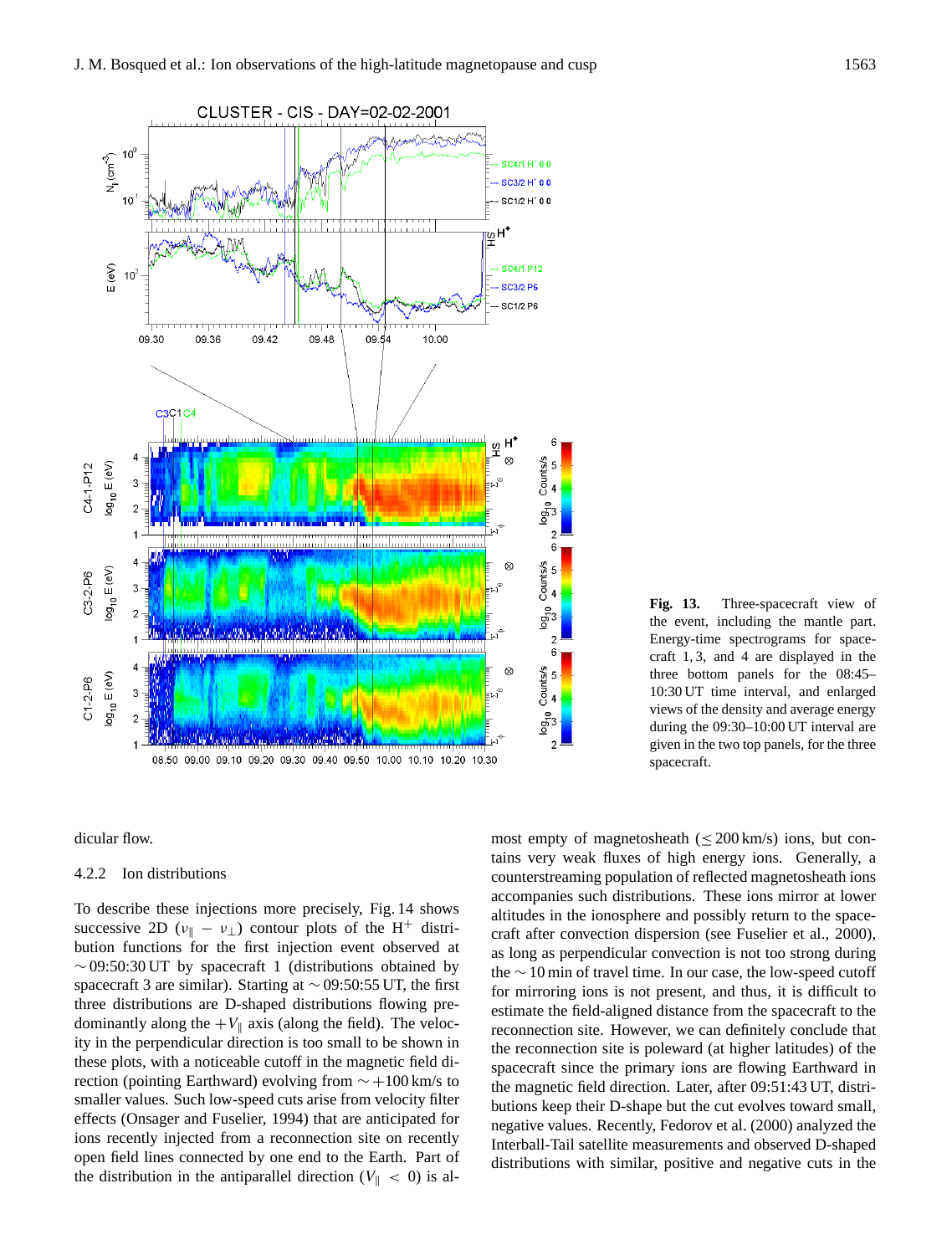

#### **CLUSTER - SC1** - DAY=02-02-2001 TM=1 Op-Mode=9 **CIS1 - P12**

**Fig. 14.** Successive ion distributions provided by the CIS-1 instrument on Cluster/spacecraft 1, for the 4-min interval corresponding to the first dispersed cusp injection. Distributions accumulated during 16 s (4 spin periods) are plotted in the ( $v_{\parallel} - v_{\perp}$ ) frame, where  $v_{\parallel}$  is aligned with the local magnetic field and the cut plane contains the  $+X_{\text{GSE}}$  axis (red).

high-latitude cusp.

More interesting, trapped magnetosheath ions appear at 09:51:59 UT, followed after 09:52:15 UT by distributions characterized by an additional and intense population of magnetosheath-like ions mirroring at lower intermediate altitudes. However, the clear minimum observed in the  $-V_{\parallel}$ outgoing direction implies that ions are definitively streaming down to the ionosphere and are lost.

The reconnection site must be duskward of Cluster since the observed flow spikes are preferentially directed dawnward  $(-V_y)$ . Assuming an Alfvén speed of the order of 150 km/s and a magnetosheath flow of the same order, a small dawnward/sunward convective flow can be expected from Walén relation (Chen et al., 1997). Newly-reconnected field lines extend either sunward through the cusp or tailward of the reconnection site through the plasma mantle. This convection would result in a dawnward-directed convection in the polar cap at the feet of field lines connecting Cluster to the polar ionosphere in the duskward auroral sector. Such convection was effectively observed by EISCAT around 10:00 UT during the same event (Pitout et al., 2001, this issue), and strongly validates our Cluster observations.

To summarize, this cusp crossing during a period of northward IMF- $B<sub>Z</sub>$  demonstrates that sporadic injections of magnetosheath ions occur at the poleward boundary of the high altitude cusp, presumably originating from a reconnection site located duskward/poleward of the Cluster satellites. Multiple enhanced flows, separated by ∼ 5 min, and primarily directed downward (with a small dawnward component) are clearly observed simultaneously by three satellites and demonstrate the sporadic nature of the reconnection process. Relatively isotropic distributions are also observed, with a population of locally trapped ions. More detailed studies of the distributions correlated with wave turbulence will be carried out in future planned Cluster studies.

*Acknowledgement.* We wish to acknowledge all the scientific and technical personnel at CESR/CNRS, Toulouse; UNH, Durham; IFSI, Frascati; UCB, Berkeley; MPI Garching; MPAE, Lindau; UW, Seattle; and ISP, Kiruna; for their invaluable contribution of performing long and exacting job of defining, assembling, and calibrating the CIS instruments for the Cluster missions. The first author expresses his personal thanks to C. Aoustin, CIS Project Manager, for his exceptional and devoted work. The work at CESR is supported by CNES (French Space Agency). We thank P. Décréau for providing WHISPER density data, the CDAWeb at GSFC for supplying the ACE key parameters and survey data, and N. Ness (Bartol Research Institute) for providing the ACE MFI magnetic field data. We thank the referees for their positive comments.

Topical Editor G. Chanteur thanks P. J. Cargill and another referee for their help in evaluating this paper.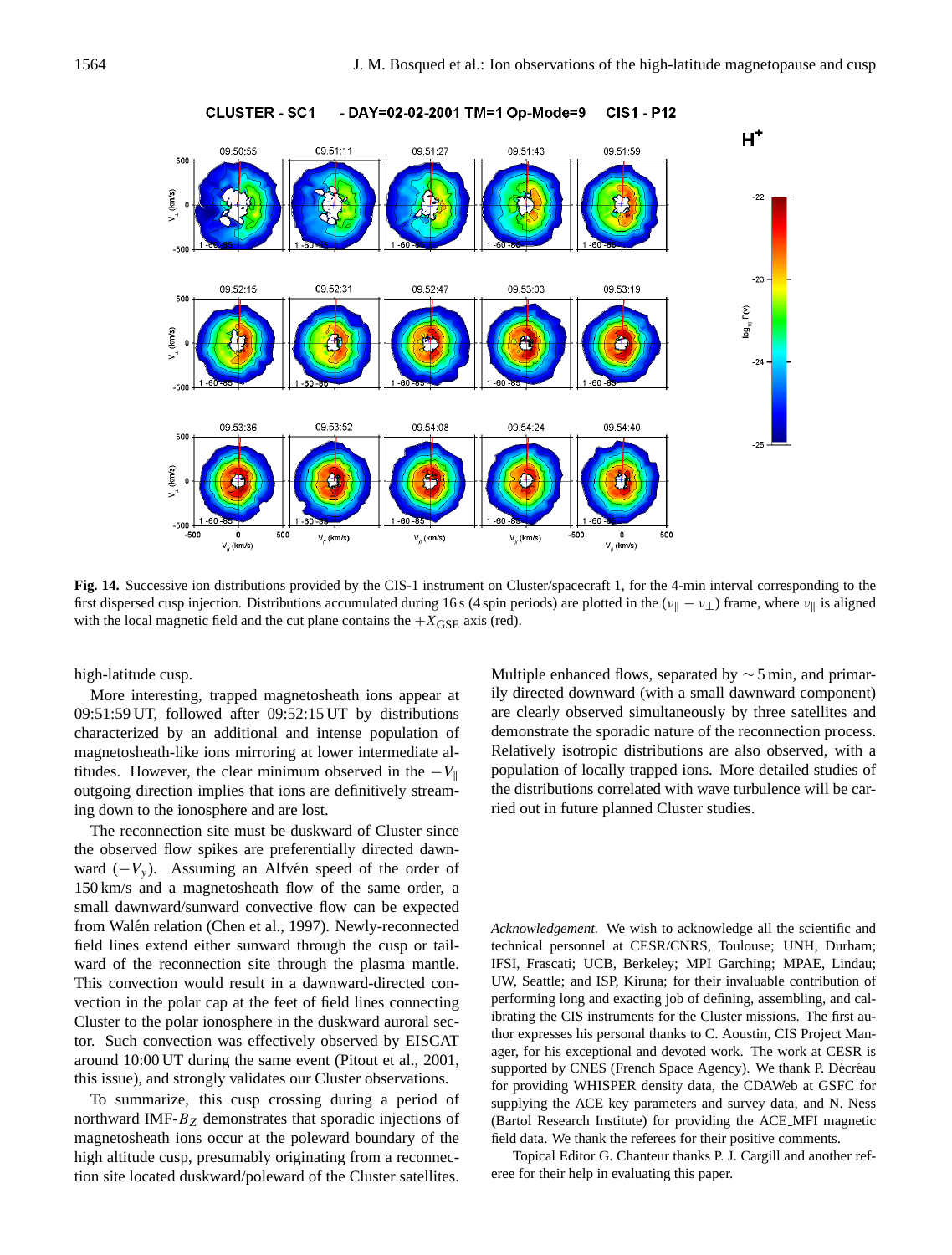## **References**

- Balogh, A., Dunlop, M. W., et al.: The Cluster magnetic field investigation, in: The Cluster and Phoenix Missions, (Eds) Escoubet, C. P., Russell, C. T., and Schmidt, R., 65–92, Kluwer Acad. Publishers, Dordrecht, the Netherlands, 1997.
- Berchem, J. and Russell, C. T.: The thickness of the magnetopause current layer: ISEE-1 and -2 observations, J. Geophys. Res., 87, 2108–2108, 1982.
- Chen, S.-H., Boardsen, S. A., Fung, S. F. Green, J. L., Kessel, R. L., Chan, L. C., Eastman, T. E., and Craven, J. D.: Exterior and interior cusps: observations from Hawkeye, J. Geophys. Res., 102, 11 335–11 347, 1997.
- Cornilleau-Wehrlin, N., Chanteur, G., Perraut, S., et al.: First Results of the Spatio-Temporal Analysis of Field Fluctuations experiment (STAFF) of Cluster, EGS, 2001.
- Cowley, S. W. H.: The causes of convection in the Earth's magnetosphere: A review of developments during the IMS, Rev. Geophys., 20, 531–565, 1982.
- Crooker, N. U.: Dayside merging and cusp geometry, J. Geophys. Res., 84, 951–959, 1979.
- Dungey, J. W.: Interplanetary magnetic field and the auroral zones, Phys. Rev. Lett., 6, 47–48, 1961.
- Dungey, J. W.: The structure of the ionosphere, or adventures in velocity space, in: Geophysics: the Earth's Environment, (Eds) DeWitt, C., Hiéblot, J., and Lebeau, A., 526-536, Gordon and Breach, New York, 1963.
- Escoubet, C. P. and Bosqued, J. M.: The influence of IMF- $B<sub>Z</sub>$ and/or AE on the polar cusp: an overview of observations from the Aureol-3 satellite, Planet. Space Sci., 37, 609–626, 1989.
- Escoubet, C. P., Smith, M. F., Fung, S. F., Anderson, P. C., Hoffman, R. A., Basinska, E. M., and Bosqued, J. M.: Staircase ion signature in the polar cusp: a case study, Geophys. Res. Lett., 19, 1735–1738, 1992.
- Escoubet, C. P., Bosqued, J. M., Hoffman, R. A., Berthelier, A., and Anderson, P. C.: Opposite ion dispersions observed quasisimultaneously in the polar cusp by the DE-2 and Aureol-3 satellites, Geophys. Res. Lett., 24, 2487–2490, 1997a.
- Escoubet, C. P., Schmidt, R., and Goldstein, M. L.: Cluster-Science and mission overview, in: The Cluster and Phoenix Missions, (Eds) Escoubet, C. P., Russell, C. T., and Schmidt, R., 11–32, Kluwer Acad. Publishers, Dordrecht, the Netherlands, 1997b.
- Fedorov, A., Dubinin, E., Song, P., Budnick, E., Larson, P., and Sauvaud, J.-A.: Characteristics of the exterior cusp for steady southward interplanetary magnetic field: Interball observations, J. Geophys. Res., 105, 15 945–15 957, 2000.
- Fuselier, S. A., Klumpar, D. M., and Shelley, E. G.: Ion reflection and transmission during reconnection at the Earth's subsolar magnetopause, Geophys. Res. Lett., 18, 139–142, 1991.
- Fuselier, S. A., Trattner, R. J., and Petrinec, S. M.: Cusp observations of high- and low-latitude reconnection for northward interplanetary magnetic field, J. Geophys. Res., 105, 253–266, 2000.
- Gosling, J. T., Thomsen, M. F., Bame, S. J., Elphic, R. C., and Russell, C. T.: Plasma flow reversals at the dayside magnetopause and the origin of asymmetric polar cap convection, J. Geophys. Res., 95, 8073–8084, 1990.
- Gosling, J. T., Thomsen, M. F., Bame, S. J., Elphic, R. C., and Russell, C. T.: Observations of reconnection of interplanetary and lobe magnetic field lines at the high-latitude magnetopause, J. Geophys. Res., 96, 14 097–14 106, 1991.
- Kessel, R. L., Chen, S.-H., Green, J. L., Fung, S. F., Boardsen, S. A., Tan, L. C., Eastman, T. E., Craven, J. D., and Frank, L. A.:

Evidence of high-latitude reconnection during northward IMF: Hawkeye observations, Geophys. Res. Lett., 23, 586–589, 1996.

- Khrabrov, A. V. and Sonnerup, B. Ö.: DeHoffmann-Teller analysis, in: Analysis Methods for Multi- Spacecraft Data, (Eds) Paschmann, G. and Daly, P. W., ISSI Scientific Report SR-001, 221–248, ESA Pub. Div., Noordwijk, the Netherlands, 1998.
- Kudela, K., Sibeck, D. G., Slivka, M., Fisher, S., Lutsenko, V. N., and Venkatesan, D.: Energetic electrons and ions in the magnetosheath at low and medium latitudes: Prognoz 10 data, J. Geophys. Res., 97, 14 849–14 857, 1992.
- Le, G. and Russell, C. T.: The thickness and structure of high beta magnetopause current layer, Geophys. Res. Lett., 21, 2451– 2454, 1994.
- Lockwood, M. and Smith, M. F.: The variation of reconnection rate at the dayside magnetopause and cusp ion precipitation, J. Geophys. Res., 97, 14 841–14 847, 1992.
- Lockwood, M. and Smith, M. F.: Low- and mid- altitude cusp particle signatures for general reconnection rate variations, J. Geophys. Res., 99, 8531–8553, 1994.
- Luhmann, J. G., Walker, R. J., Russell, C. T., Crooker, N. U., Spreiter, J. R., and Stahara, S. S.: Patterns of potential magnetic field merging sites on the dayside magnetopause, J. Geophys. Res., 89, 1739–1742, 1984.
- Lundin, R.: Plasma composition and flow characteristics in the magnetospheric boundary layers connected to the polar cusp, in: The Polar Cusp, (Eds) Holter, J. A. and Egeland, A., 9–32, D. Reidel Norwell, Mass., 1985.
- Lundin, R., Woch, J., and Yamauchi, M.: The present understanding of the cusp, in: Proceedings of the Cluster Workshop, Svalbard, Norway, (Ed) Barron, C. I., ESA SP-330, 83–95, ESA Pub. Div., Noordwijk, the Netherlands, 1991.
- Maezawa, K.: Magnetospheric convection induced by the positive and negative Z components of the interplanetary magnetic field: Quantitative analysis using polar cap magnetic records, J. Geophys. Res., 81, 2289–2303, 1976.
- Menietti, J. D. and Burch, J. L.: Spatial extent of the plasma injection region in the cusp-magnetosheath interface, J. Geophys. Res., 93, 105–113, 1988.
- Oieroset, M., Sandholt, P. E., Denig, W. F., and Cowley, S. W. H.: Northward interplanetary magnetic field cusp aurora and high-latitude magnetopause reconnection, J. Geophys. Res., 192, 11 349–11 362, 1997.
- Onsager, T. G. and Fuselier, S. A.: The location of magnetopause reconnection for northward and southward interplanetary magnetic field, in Solar System Plasmas in: Space and Time, (Eds) Burch, J. L. and Waite, J. H., AGU Geophys. Mon. 84, pp. 183– 197, AGU, Washington, D. C., 1994.
- Papamastorakis, I., Paschmann, G., Baumjohann, W., Sonnerup, B.O., and Lühr, H.: Orientation, motion, and other properties of flux transfer event structures on 4 September 1984, J. Geophys. Res., 94, 8852–8866, 1989.
- Paschmann, G., Haerendel, G., Sckopke, N., Rosenbauer, H., and Hedgecock, P. C.: Plasma and magnetic field characteristics of the distant polar cusp near local noon: the entry layer, J. Geophys. Res., 81, 2883–2899, 1976.
- Paschmann, G., Sonnerup, B.Ö., Papamastorakis, I., Sckopke, N., Haerendel, G., Bame, S. J., Asbridge, J. R., Gosling, J. T., Russell, C. T., and Elphic, R. C.: Plasma acceleration at the Earth's magnetopause: Evidence for magnetic field reconnection, Nature, 282, 243, 1979.
- Petrinec, S. M. and Russell, C. T.: Near-Earth magnetotail shape ans size as determined from the magnetopause flaring angle, J.